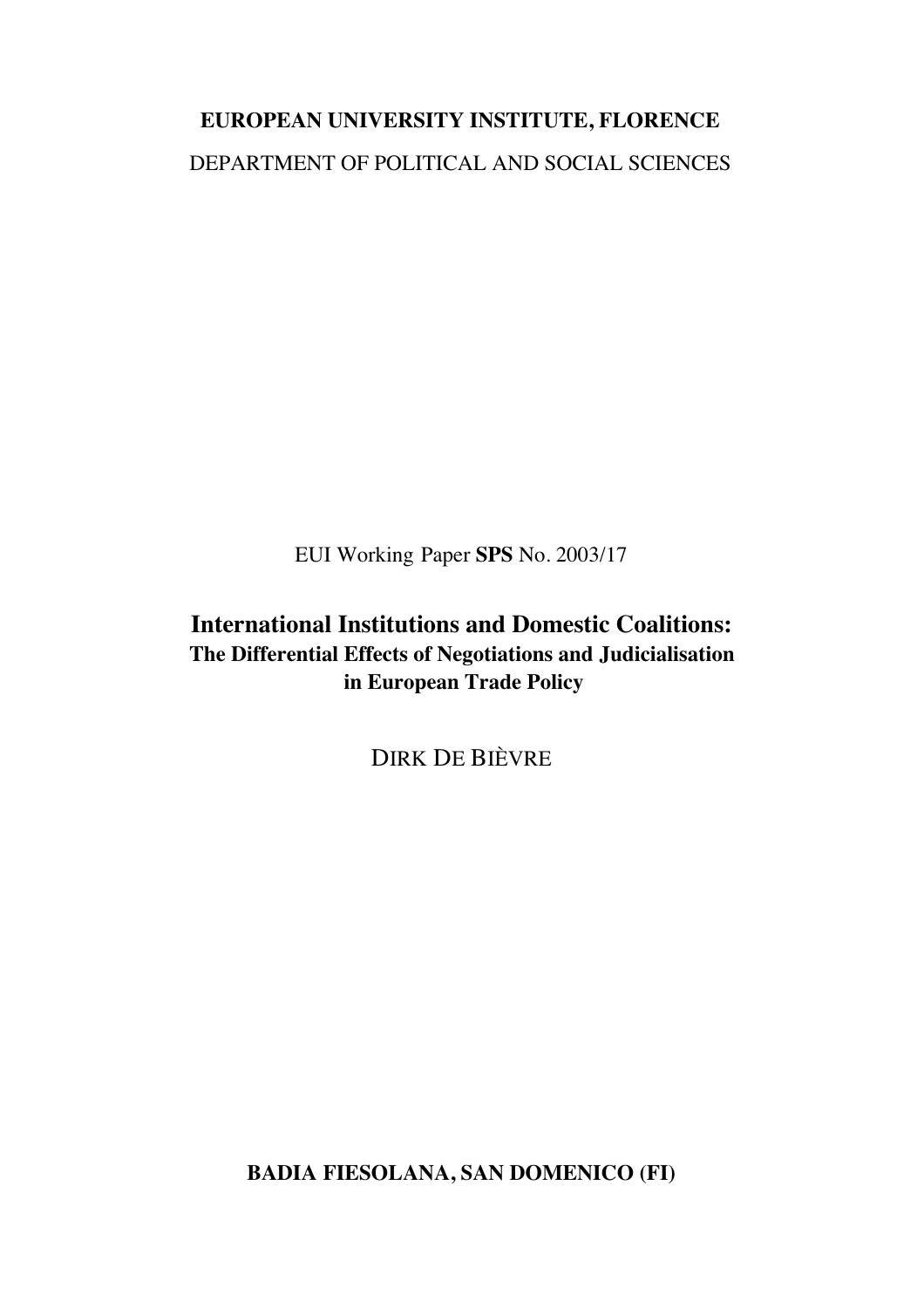All rights reserved. No part of this paper may be reproduced in any form without permission of the author(s).

> © 2003 Dirk De Bièvre Printed in Italy in December 2003 European University Institute Badia Fiesolana I – 50016 San Domenico (FI) Italy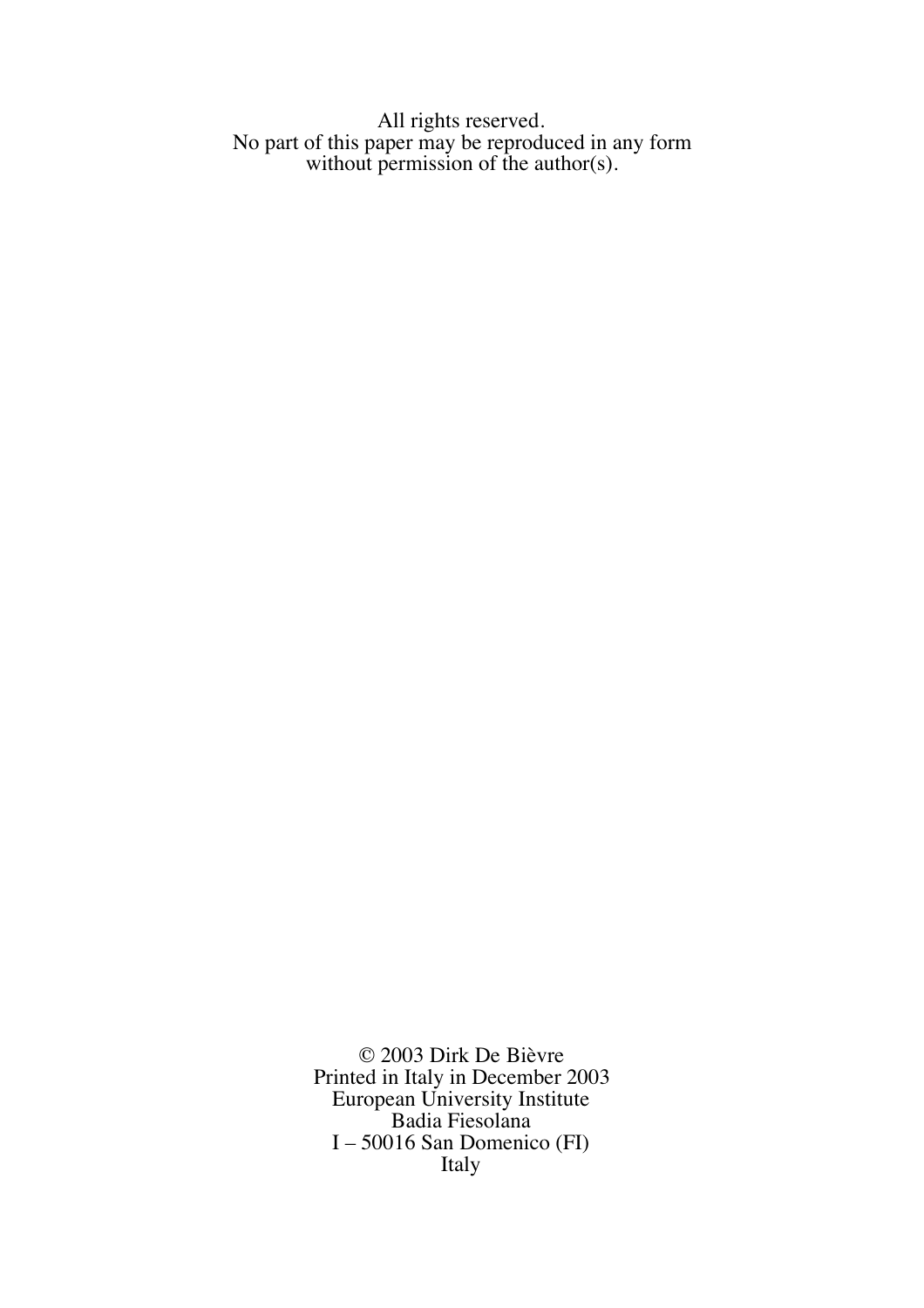# **International Institutions and Domestic Coalitions: The Differential Effects of Negotiations and Judicialisation in European Trade Policy**

# Dirk De Bièvre<sup>1</sup>

#### **Abstract**

In this paper I analyse the impact of international trade institutions on domestic coalition formation. I argue that the size of coalitions crucially depends on the degree of institutionalisation and judicialisation of international trade institutions. The traditional political instrument of international trade negotiations fosters broad, sector-wide coalitions on the part of private industry, whereas judicialisation in trade relations leads to a fragmentation of these domestic trade policy coalitions. The reason is that reciprocal trade negotiations – both liberalising or trade restricting – incite government negotiators to strive for package deals, for which they seek to secure political support from sector-wide coalitions, often organised in industry peak associations. Case-by-case judicialised procedures, on the other hand, such as anti-dumping and market access investigations, or international dispute settlement, essentially de-link issues, moving interest representation to the level of intra-sectoral trade associations. In contrast to existing, predominantly economic explanations, this international institutional explanation can account for coalition patterns during both

l

<sup>&</sup>lt;sup>1</sup> Research Fellow at the Mannheim Centre for European Social Research (MZES), Universität Mannheim. Comments are welcome at: Dirk.DeBievre@mzes.unimannheim.de. I gratefully acknowledge financial support from the Department of Social and Political Sciences and the Robert Schuman Centre for Advanced Studies of the European University Institute in San Domenico di Fiesole, from the Max Planck Institute for Research on Collective Goods in Bonn, as well as the European Research Training Network "Dynamics and Obstacles of European Governance" (Contract number HPRN-CT-2002-00233) at the MZES in Mannheim. Previous versions of this paper were presented at the European Trade Study Group (ETSG) Annual Conference at the *Institut für Weltwirtschaft* in Kiel, September 2002; at the *Max-Planck-Institut zur Erforschung von Gemeinschaftsgütern*, Bonn, July 2002; at the *Max-Planck-Institut für Gesellschaftsforschung,* Köln, Octobre 2002, and at the Joint Sessions of Workshops of the European Consortium for Political Research (ECPR), Edinburgh, April 2003. I wish to thank Pieter Bouwen, Andreas Dür, Claus-Dieter Ehlermann, Christoph Engel, Adrienne Héritier, Petros Mavroidis, Patrick Messerlin, Sebastiaan Princen, Gregory Shaffer, Daniel Verdier, and Michael Zürn, as well as the two anonymous referees for discussions and comments on earlier versions of this paper.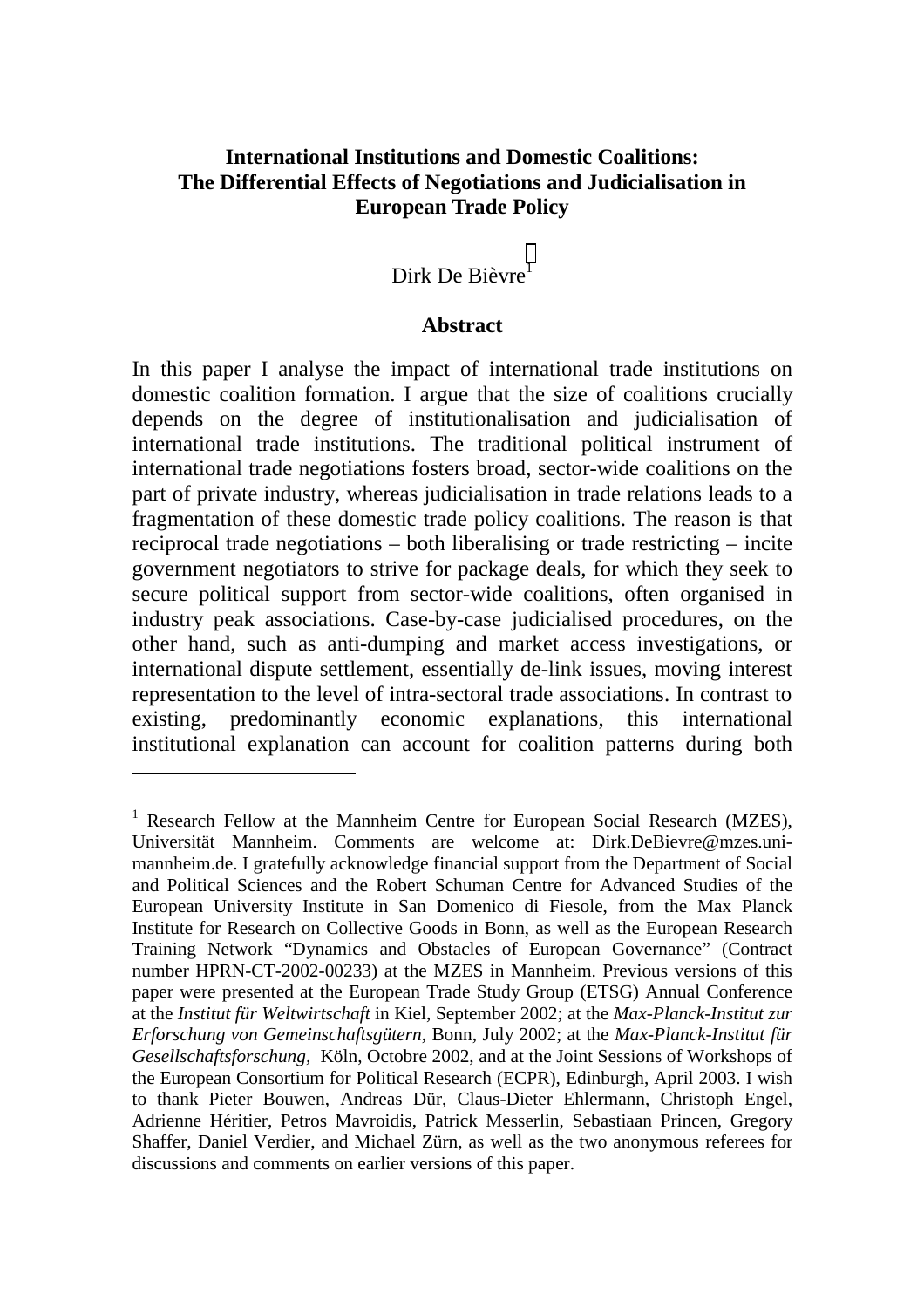GATT (1947-1994), which consisted of a series of trade negotiation Rounds, and the WTO (1995-), which combines the reciprocity of negotiations with the multilateral spread of judicialised trade policy instruments. Comprehensive databases provide evidence related to the predominantly intra-sectoral trade associations that lodge complaints with judicialised instruments, while qualitative analysis of domestic coalitions in the EU reveals how sector-wide peak associations organise during negotiation Rounds and have reshuffled their membership structures in order to better accommodate the interests of their constituent productspecific members. The increasing role of the 'rule of law' in international trade relations therefore has a fragmenting and dividing effect on the coalitions that inform contemporary trade policy-making.

## **Overview**

- **1. Domestic coalitions in trade policy: what?**
- **2. Existing explanations for domestic coalition patterns**
- *2.1. Three trade theory explanations*
- *2.2. Some remaining problems*

# **3. An international institutionalist explanation**

- *3.1. The differential impact of negotiations and judicialisation*
- *3.2. Negotiations and sectoral coalitions under GATT (1947-1994) and the WTO (1995-)*
- *3.2. Judicialisation and coalition fragmentation during late GATT (1980- 1994) and the WTO (1995-)*

# **4. Judicialisation and coalition fragmentation in the EU**

- *4.1. Coalitions for EC Anti-Dumping measures (1980-2000)*
- *4.2. Coalitions for EU Trade Barrier Regulation market access investigations (1996-2002)*
- *4.3. Coalitions for EU Market Access Database (1996-2002)*
- *4.4. Product coverage of GATT & WTO dispute settlement cases (1947- 2000)*
- *4.5. The decline of the sector-wide peak association in Europe (1980-2000)*
- **5. Conclusion**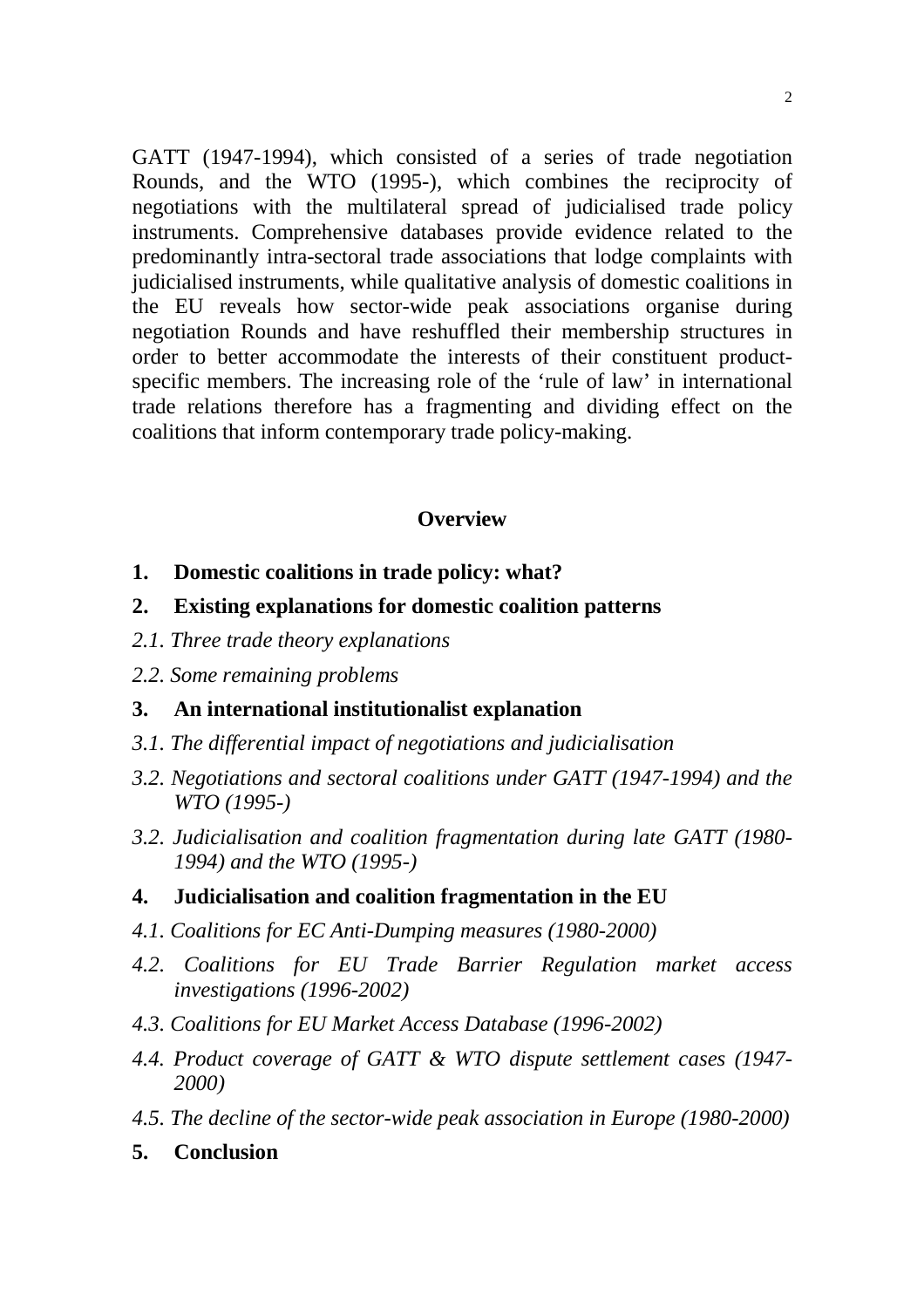#### **1. Domestic coalitions in trade policy: what?**

Understanding how economic interests act collectively in contemporary trade policy matters is the key to understanding how trade policy is presently made in advanced industrialised societies – in an era dominated by globalisation, not only of trade flows, but also of institutions with virtually global membership such as the World Trade Organisation (WTO). Moreover, the contemporary pattern of domestic coalitions that inform trade policy has been a riddle to theorists. The traditional pattern of factors of production in the late  $19<sup>th</sup>$  century, or more recently, of sector-wide peak associations vying for influence with policy makers, has increasingly made place for narrowly focussed coalitions, i.e. for specialised and productspecific trade associations. Existing explanations have so far only been able to account for factoral coalitions (Rogowski 1989 *Commerce and Coalitions*), sector-wide alliances (Gilligan 1997a *Empowering Exporters*), or intra-sectoral coalition patterns (Gilligan 1997b *Lobbying as a Private Good*), but not for the co-existence of these last two, although the coalition pattern of these can be observed in the last two decades. The reality of burgeoning specialised lobbying in Brussels and Washington and the enduring solidity of sector-wide peak association activity therefore stands out as a challenge to theoretical explanations. Why has the level of interest aggregation in trade policy historically systematically sunk – i.e. from large coalitions to ever-smaller units? And why at the same time have sectorwide trade associations not gone out of business in the face of intra-sectoral specialisation?<sup>2</sup>

In this paper I present an international institutional explanation for these questions and provide supportive evidence from current coalition patterns in EU trade policy lobbying.<sup>3</sup> I argue that two forms of international

 $\overline{a}$ 

 $2$  The distinction between cross-sectoral, sectoral and intra-sectoral is meant to capture stages of a continuum ranging from "majoritarian" or "large quorum" coalitions down to the level of individual action (Alt & Gilligan 1994, Verdier 1994, Olson 1971). The definition adopted here is therefore a pragmatic one, directed by the common usage of the term "sectoral". Food and agriculture, textiles and fabrics, steel, automobiles, chemicals, electronics, etc. qualify as 'sectoral', whereas all organisational forms representing products such as salmon, gasoline, shirts, films, semiconductors, and so on, qualify as 'intra-sectoral'.

 $3<sup>3</sup>$  The theoretical explanation and the empirical evidence are developed in my PhD dissertation "*The WTO and Domestic Coalitions: The Effects of Negotiations and*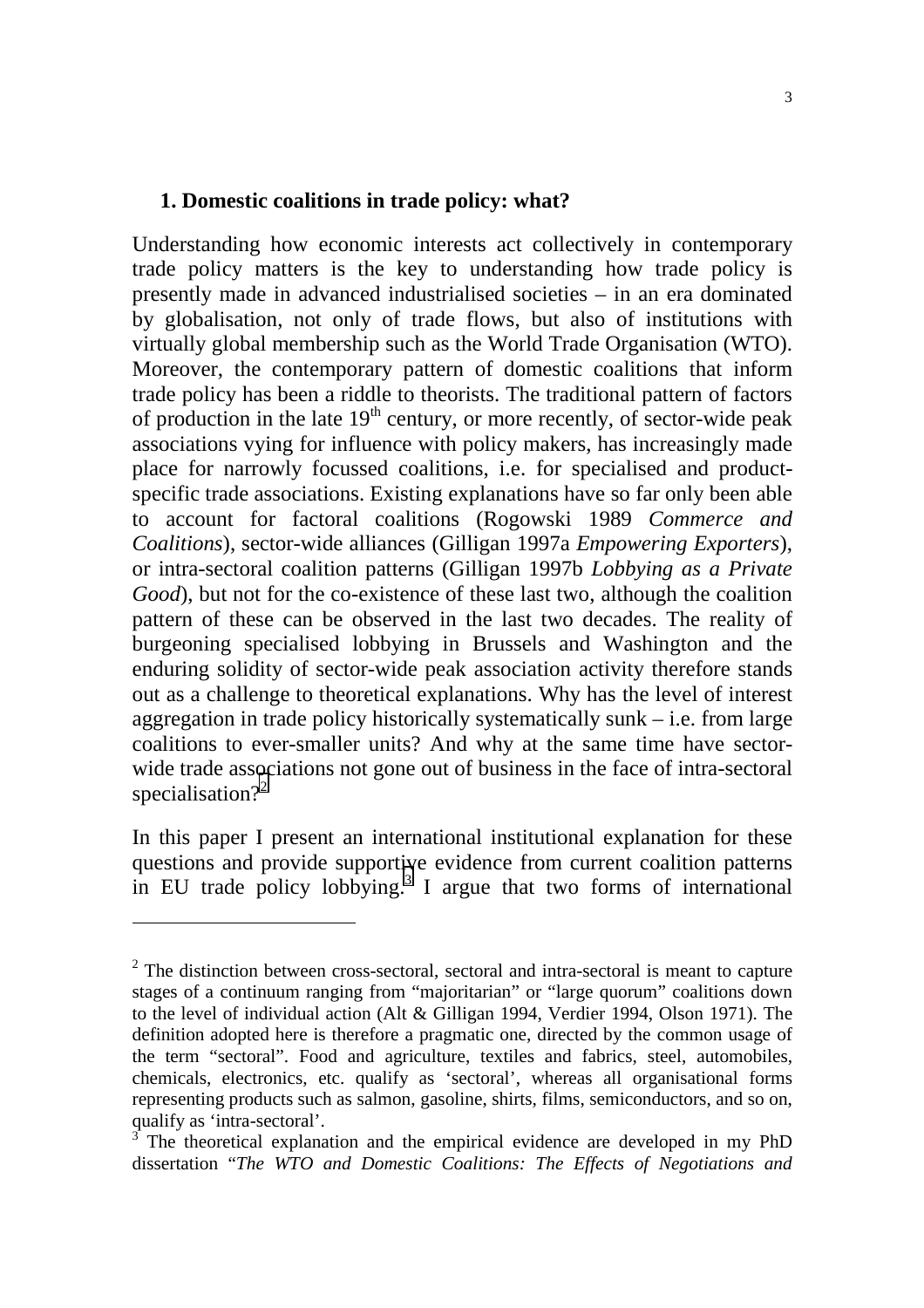institutions, negotiations and judicialisation, set different incentives for industry collective action. In international trade negotiations, executive negotiators try and strengthen their negotiation position in that they put coherent packages of demands or concessions on the table, creating an incentive for private industry to find a unified stand unlikely to get unravelled by the negotiating partners, organised on the level of sectors of industry. Judicialised trade instruments by contrast, treat trade topics caseby-case and thus de-link issues from other sectors and other elements of trade policy. In such an institutional environment, large sector-wide industry coalitions are ill equipped to provide the expertise on trading conditions for specific products. The product-specific constituent parts of every sector-wide trade association therefore systematically are at a comparative advantage in providing expertise to the specialised government agency. Since they do not have to focus on a balanced representation of all the diverging interests within the sector, they are better at concentrating on the compilation of detailed product-specific information needed for legal complaints. The consequence for coalition formation is that 'intra-sectoral' or 'branch'-specific trade associations carry the day under judicialised trade policy instruments. I thus seek to contribute to the analysis of international factors, in particular institutional ones, and to evaluate their impact on domestic political processes.<sup>4</sup>

This paper is structured as follows. I first present the research question: namely, what accounts for current coalition patterns in trade policy lobbying? I then point out why existing theoretical explanations have difficulties accounting for current coalition patterns. I go on to present my own international institutionalist explanation, thereby sketching out the institutional evolution of the world trading system, which has developed from an international bargaining forum to a rule-based system. I subsequently present the empirical data against which I have tested my argument, i.e. new quantitative and qualitative data on EU trade policy lobbying coalitions. I conclude by speculating about the effects of coalition fragmentation on prospects for contemporary trade policy making.

 $\overline{a}$ 

*Enforcement in the EU*", Department of Social and Political Sciences, European University Institute, Fiesole, May 2002.

<sup>&</sup>lt;sup>4</sup> The analysis is therefore of the 'second image reversed' type (see Gourevitch 1978 and Frieden & Rogowski 1996).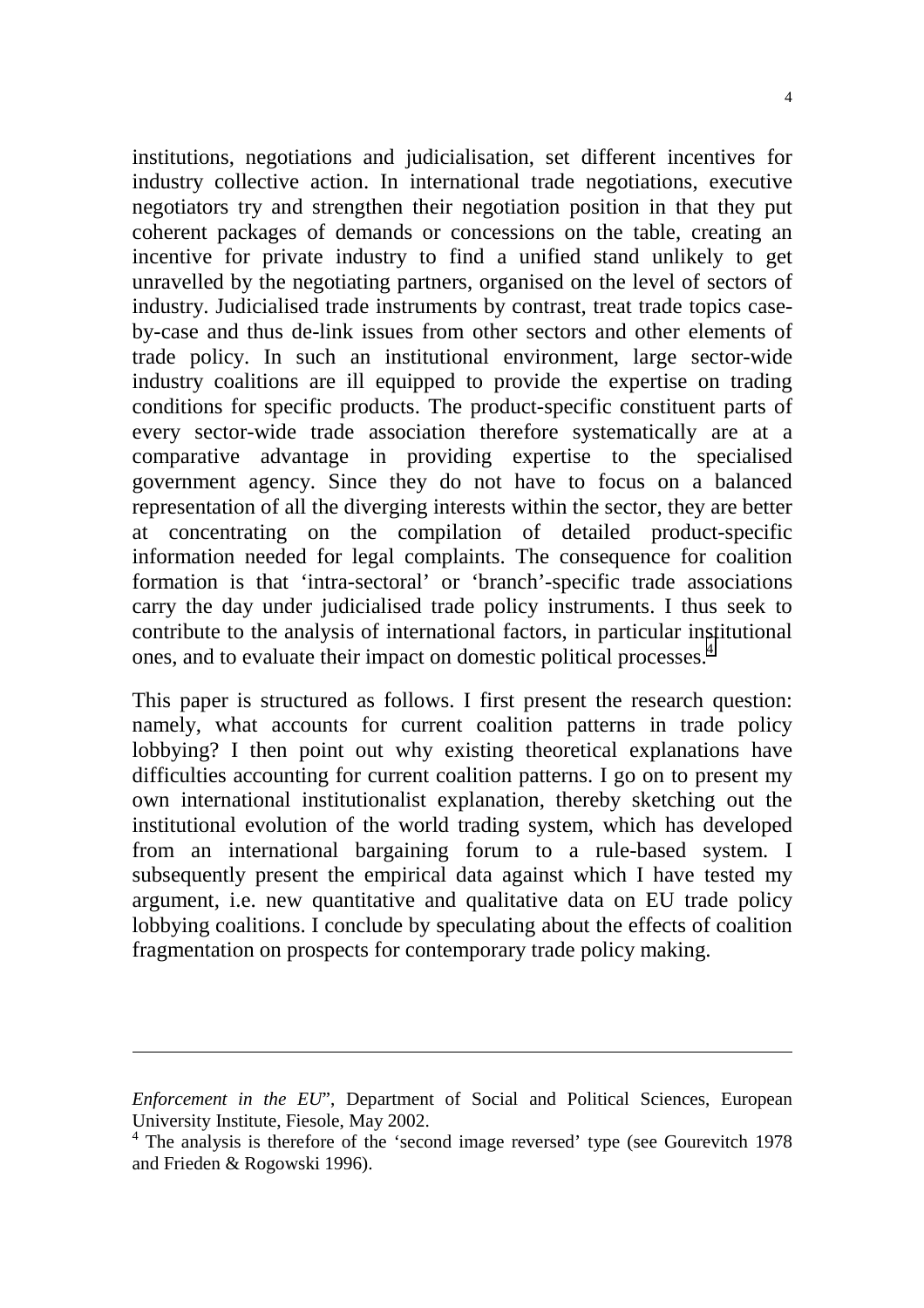# **2. Existing explanations for domestic coalition patterns**

The question I seek to answer is political in nature. Who allies with whom on trade policy, and why? The *explanandum* of the present enquiry is thus not so much the nature of the interests that seek to influence public policy, or the demands they address to public institutions, but the size of their coalitions. Existing explanations of domestic coalitions in trade policy can roughly be divided into two types: economic ones and institutional ones. Figure 1 distinguishes between these different hypotheses. In the following I summarise and review these existing explanations, showing how they have done very well in parsimoniously explaining coalition patterns in the past, and demonstrating how they have difficulties in accounting for contemporary trade policy coalitions.

(1) Three existing economic explanations based on trade theory:

- 1. The more trade is based on comparative advantage in factor endowments, the more we find trans-sectoral coalitions in trade policy (party political mobilisation per class; rent-seeking).
- 2. The more trade is based on factor specificity, the more we find sectoral coalitions in trade policy.
- 3. The more trade is based on increasing returns from economies of scale, the more we observe an intra-sectoral coalition pattern in trade policy (since lobbying virtually becomes a private good for one firm).

(2) Institutional explanations: The more institutionalised the international environment in trade matters, the smaller the scope of coalitions in trade policy.

- 1. The less institutionalised the international trade environment, the more we find trans-sectoral coalitions (equivalent to a null-hypothesis).
- 2. The more reciprocity in trade negotiations, the more we find sectorwide coalitions.
- 3. The more judicialisation in trade relations, the more intra-sectoral coalitions.

Figure 1: Two rivalling sets of hypotheses on coalition patterns in trade policy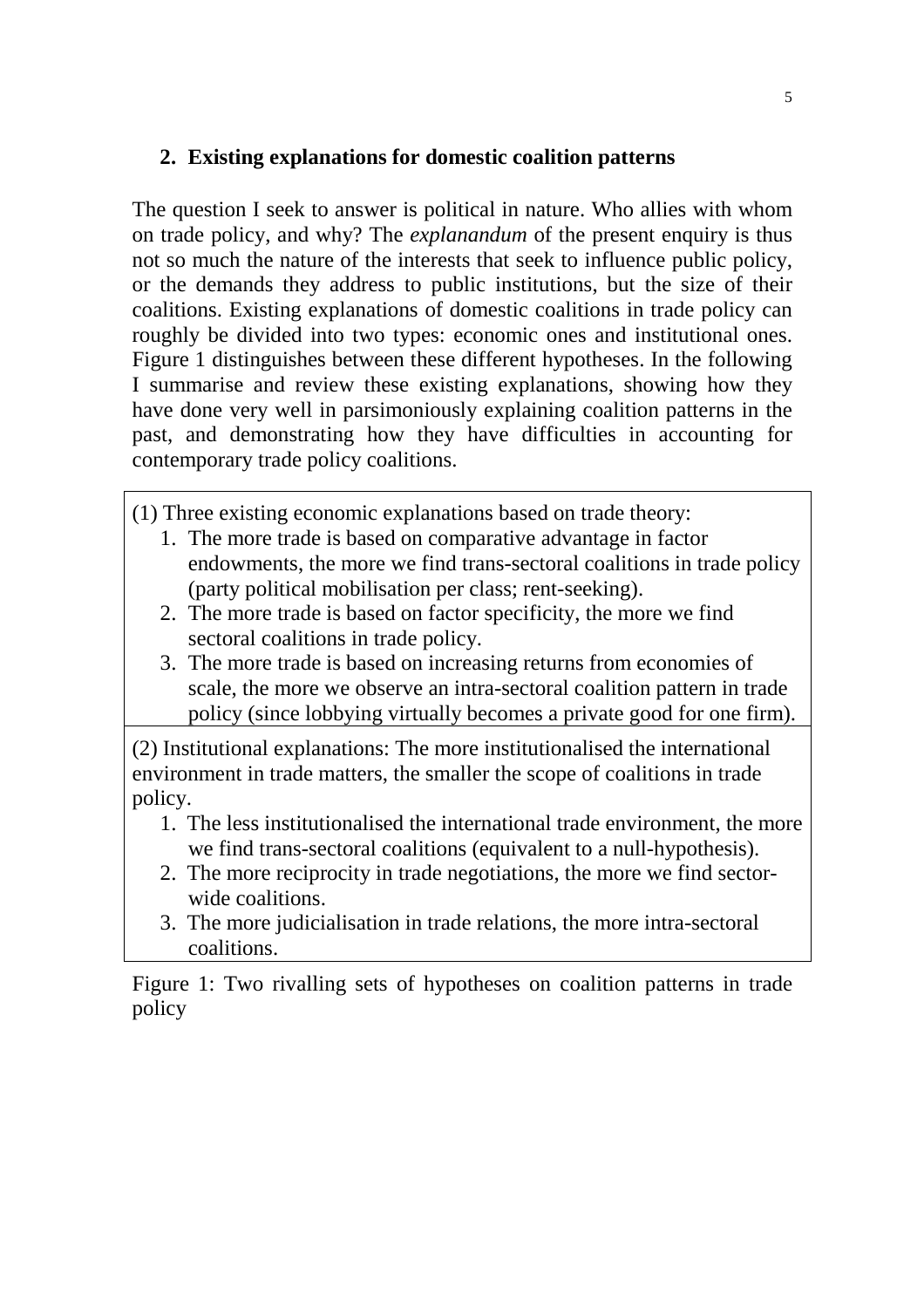#### *2.1. Three trade theory explanations*

The existing explanations for the size of domestic coalitions in trade policy are based on three trade theories: the Heckscher-Ohlin (HO) model, the Ricardo-Viner (RV) model, and the theory of strategic trade. Each of these theories – although designed to predict effects on welfare – also allows for the deduction of hypotheses on the line of cleavage in trade policy and the type of political action that will follow (Frieden & Rogowski 1996).

The Heckscher-Ohlin model considers three factors of production: land, labour, and capital. An easing of trade increases returns on the factor a country has in abundance, whereas it harms returns on the scarce factor. In a country abundant in labour and scarce in capital, trade liberalisation will benefit workers and harm capitalists. Inversely, a rise in protection will harm the abundant factor, labour, and benefit the scarce factor, capital. This redistribution predicts a line of political cleavage between classes. Trade policy (freer trade or protection) depends on political organisation within a party and the provision of a winning coalition to defend its interests. This factoral approach thus provides a powerful explanation for the politics of trade in the  $19<sup>th</sup>$  and the early  $20<sup>th</sup>$  century and its political party mobilisation along class lines on the trade issue. Rogowski (1989) has presented impressive theoretical arguments for this, and illustrated it with rich historical data.

The second model, the Ricardo-Viner, 'specific factor', or 'sectoral' model, sets out from different assumptions and consequently yields different logical predictions about the cleavage lines along which trade policy will take place. It assumes that factors of production are specific to a sector. This 'factor specificity' means that the capital invested in, for example, textile machinery cannot be easily shifted to another sector, such as steel. The same applies to a particular labour skill. Shoemakers do not easily become computer programmers. Therefore, trade liberalisation (a change in return to factors of production) in a sector with an abundant specific factor benefits that sector more than a sector that utilises a scarce specific factor. Both workers and capitalists in a particular sector consequently have similar interests. The struggle over freer trade or protection pits sectors benefiting from openness against those suffering from it. The line of cleavage runs along sectoral lines. Sectors organise politically in sectoral associations to defend their interests. The assumption of sector specificity of capital in the sectoral approach thus fits the coalition pattern of mid- $20<sup>th</sup>$ century sector-based lobbying.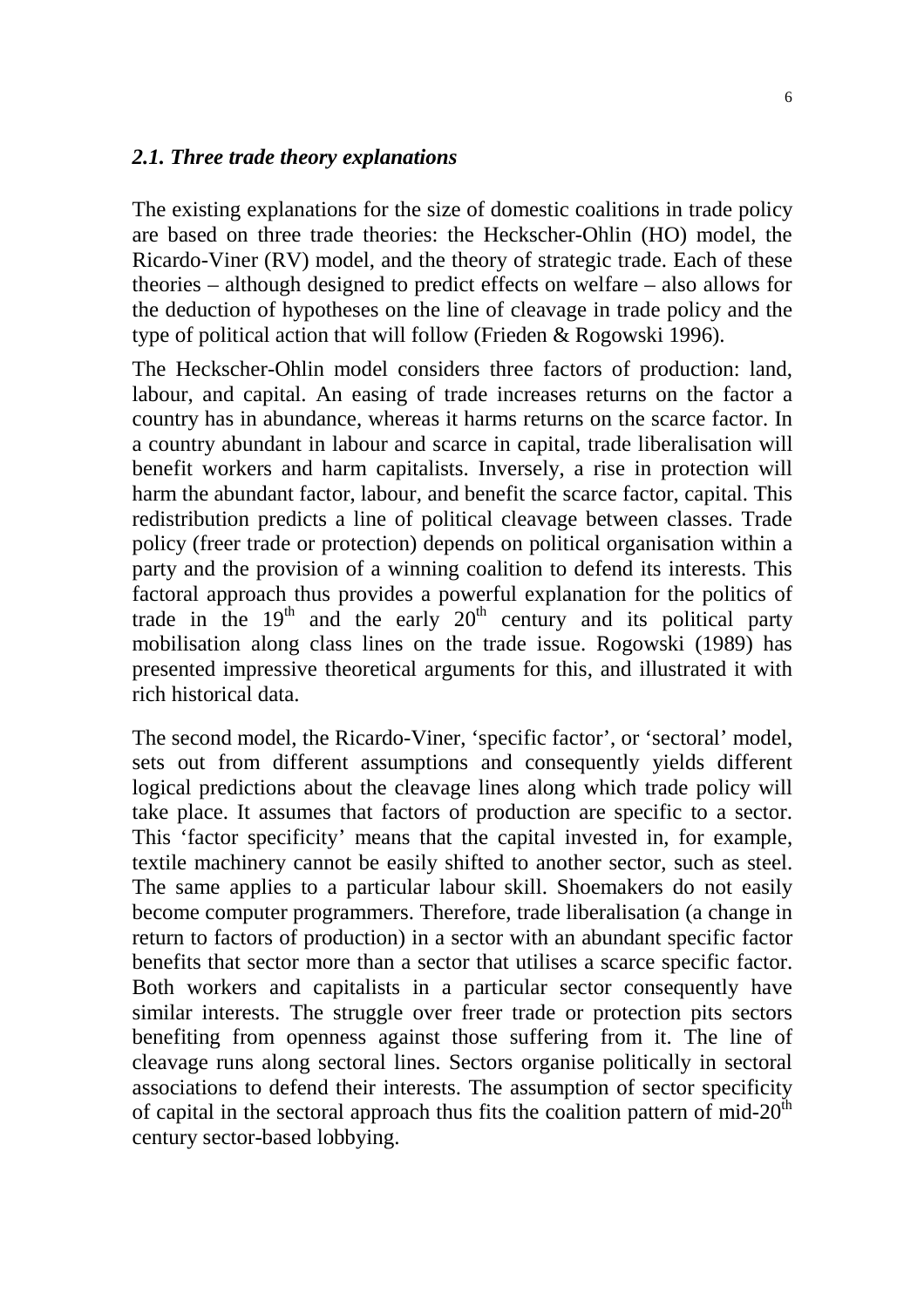With the post-1945 rise of intra-industry trade, both of these economic explanations have become less and less satisfactory as accounts of the observed coalition patterns. Intra-industry trade, i.e. trade of different varieties of the same product between countries with similar factor endowments, is the result of far-reaching product differentiation and specialisation. Firms or agglomerations of firms become leading actors in their market niche, where they can reap the benefits of economies of scale. According to this line of reasoning, the costs of adjusting to intra-industry trade may be lower, but they do not fall on a single class, not even on a single sector, but on a single firm. Gilligan has argued that this makes lobbying for protection against intra-industry trade virtually a private good (Gilligan 1997a).

The causal chain of the three existing trade theory-based explanations for coalition patterns in trade policy thus runs from (1) a trade model with (2) a particular underlying assumption that predicts (3) the line of cleavage on trade policy-making. From this (4) a particular type of political action follows. Figure 2 summarises the three trade models and their logical predictions about cleavage lines in trade policy.

| (1)<br><b>Trade</b><br>model | (2) Assumption           | Line<br>(3)<br>of<br>cleavage | <b>Political</b><br>(4)<br>action |
|------------------------------|--------------------------|-------------------------------|-----------------------------------|
| <b>HO</b> : factors          | Factor mobility          | Class                         | Party<br>mobilisation             |
| <b>RV: sectors</b>           | Factor specificity       | Sectoral                      | Sectoral<br>Lobbying              |
| EoS: firms                   | Imperfect<br>competition | Intra-sectoral                | Firms                             |

Figure 2: Trade models and their predictions about cleavage lines in trade policy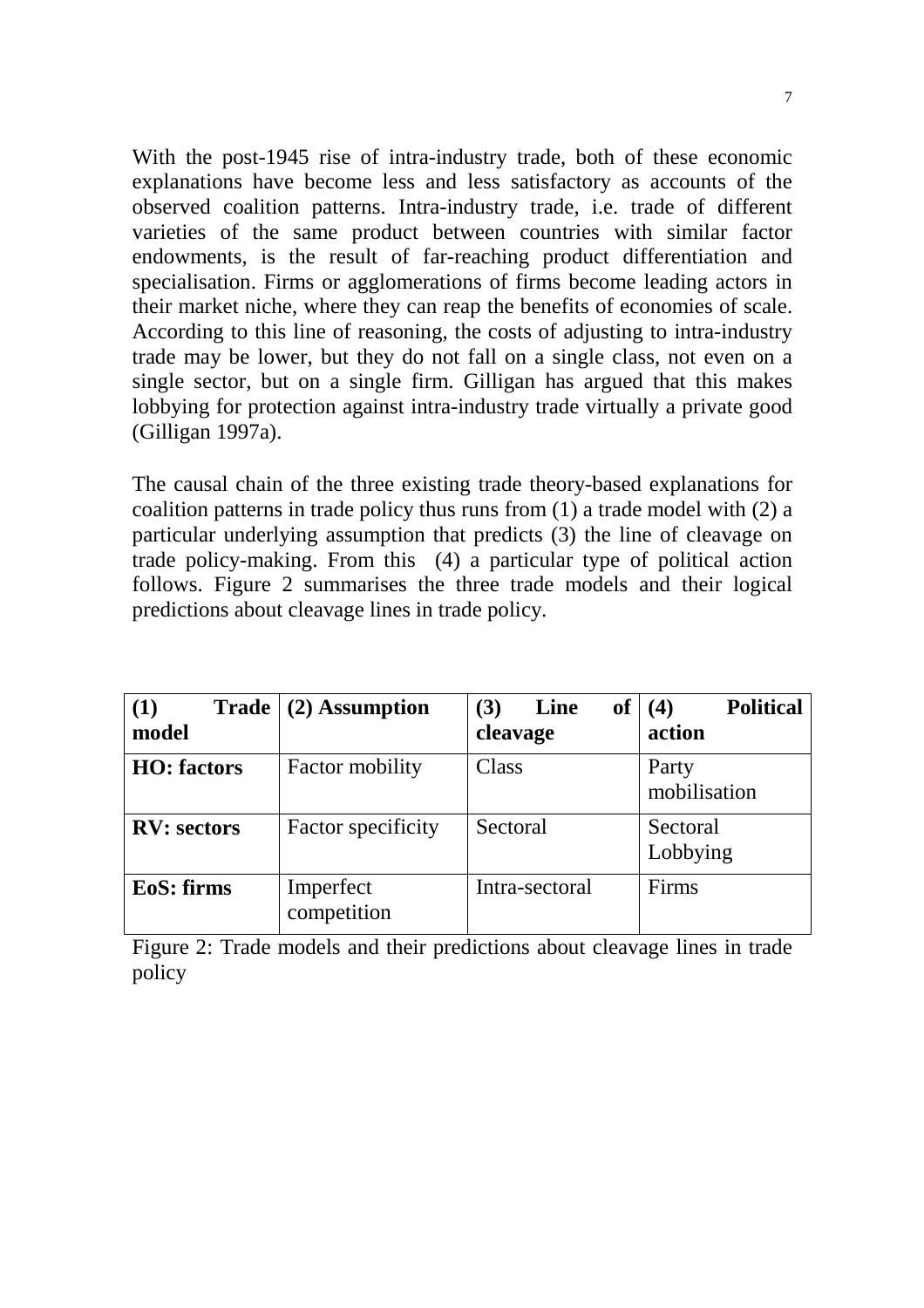#### *2.2. Some remaining problems*

However, the problem with the intra-industry explanation for coalitions is that it can only account for individual firm lobbying, and not for the enduring pattern of coalitions on the level of branches and sectors.<sup>5</sup> Intraindustry trade has been on the rise since 1945, whereas from 1945 until the 1980s collective action (still) took place predominantly on the sector-wide level. There is no evidence that firms – small, medium-sized or transnational – have abandoned their trade policy activities within branchspecific or sector-wide trade associations and have chosen to lobby individually for their private good. Also, sectors with a high degree of intra-industry trade where single-firm lobbying would seem a realistic option, such as chemicals, automobiles, or machinery, have a wellstructured set of peak associations at their disposal.

As a consequence, the jury is still out regarding whether a single explanation can explain the contemporary co-existence of sector-wide *and* intra-sectoral coalitions. At the same time, it has to be noted that intraindustry trade, as an empirical phenomenon, is closely related to a high degree of industry concentration, i.e. a relatively small number of firms in one sector. It is well documented that collective action among a small number of actors is easier to organise than among a large number of small and medium-sized enterprises (Olson 1971). This might make the building of intra-sectoral coalitions easier in any case.

# **3. An international institutionalist explanation**

 $\overline{a}$ 

#### *3.1. The differential effect of negotiations and judicialisation*

The explanations reviewed above are based on the assumption that institutions aimed at making trade policy are endogenous, i.e. they are not independent of socio-economic and industrial developments, and are assumed to be a reflection of the reigning economic circumstances, easily and relatively quickly malleable by politicians. In this view, they are at

<sup>&</sup>lt;sup>5</sup> Other non-economic accounts have difficulties grasping enduring sector-level activity in the face of increasing lobbying specialisation. Crouch (2003), for instance, argues that the rise of the individual enterprise is making the idea of economic sectors or branches elusive.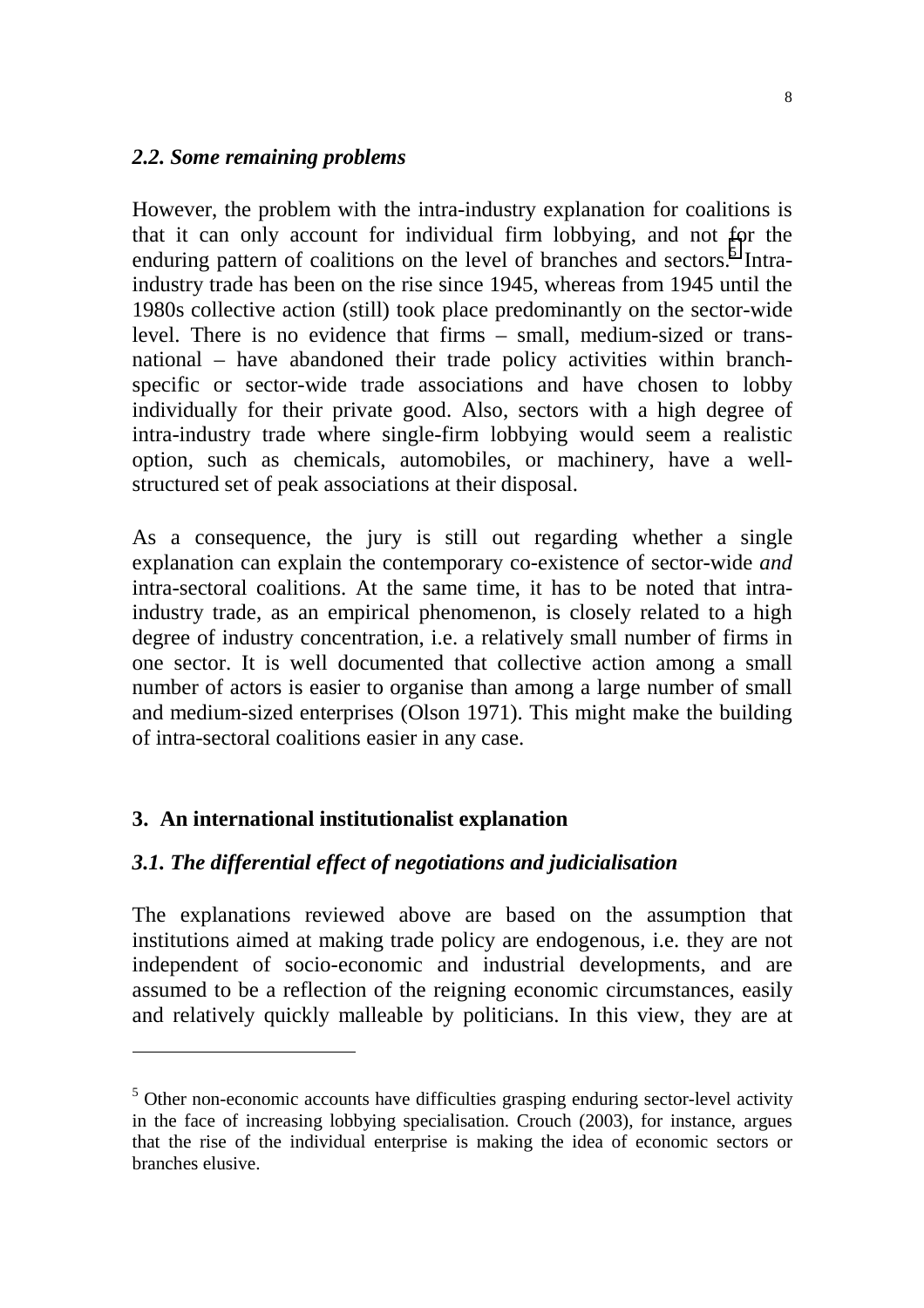most regarded as filters for eventual policy outcomes. Yet, for the question at hand – the level of interest aggregation and coalition patterns in trade policy –, institutions can themselves be regarded as explanatory variables (North 1981), especially if they are 'sticky' and relatively stable over time.<sup>6</sup> The institutional feature of reciprocity in trade relations has indeed been demonstrated to have a significant impact on collective action (Gilligan 1997b). Reciprocity in trade negotiations leads to reasonably 'balanced' packages of liberalisation concessions, which in turn create the momentum for stable and open trade, but it also leads to packages of trade restricting measures in tit-for-tat market-closing manner. The GATT-period (1948- 1994) consisted of such a series of reciprocal deals, both of a liberalising nature, as in the numerous GATT Rounds, and of a series of sectoral exceptions to non-discriminatory trade, leading to sector-wide protectionist arrangements, as in the sectors of textiles, agriculture, and steel. $\overline{1}$ 

More recently, traditional reciprocal diplomatic negotiations in the international trading regime have been complemented with judicialised trade policy instruments. These are instruments administered by executive officials that treat contentious trade issues in a case-by-case manner. This judicialisation means that they are subject to precise procedural rules, which the legislature defines in its act of delegation. They are also often subject to judicial review. $8\,$  Most common are anti-dumping measures, countervailing duties, market access investigations, and international trade dispute settlement. Although they were originally only systematically used by the US, they have by now become a structural feature of all domestic trade policy institutions: virtually all advanced industrialised countries have them at their disposal – a case of policy diffusion and a "multilateralisation" of domestic trade institutions of its own kind. Historically, judicialised trade policy instruments can be traced back to domestic arrangements in the US in 1974, when the US Congress required

l

<sup>&</sup>lt;sup>6</sup> For further specifications on the use of the term institutions in this article, see next page.

 $\bar{7}$  Since these latter negotiated, protectionist exceptions to GATT non-discrimination are less well known, I will briefly review some of the most important ones later on in this paper.<br><sup>8</sup> I use the term 'judicialisation' (Stone 1999) rather than 'legalisation' (Goldstein,

Kahler, Keohane & Slaughter 2001). Semantically, 'legalization' is the process of making legal, as in the phrase 'the legalization of soft drugs', and would therefore seem to be more appropriate for the legislative process of law-making. The term 'judicial' and its derivations is more apt to refer to court-like procedures, such as international dispute settlement or domestic quasi-judicial review procedures.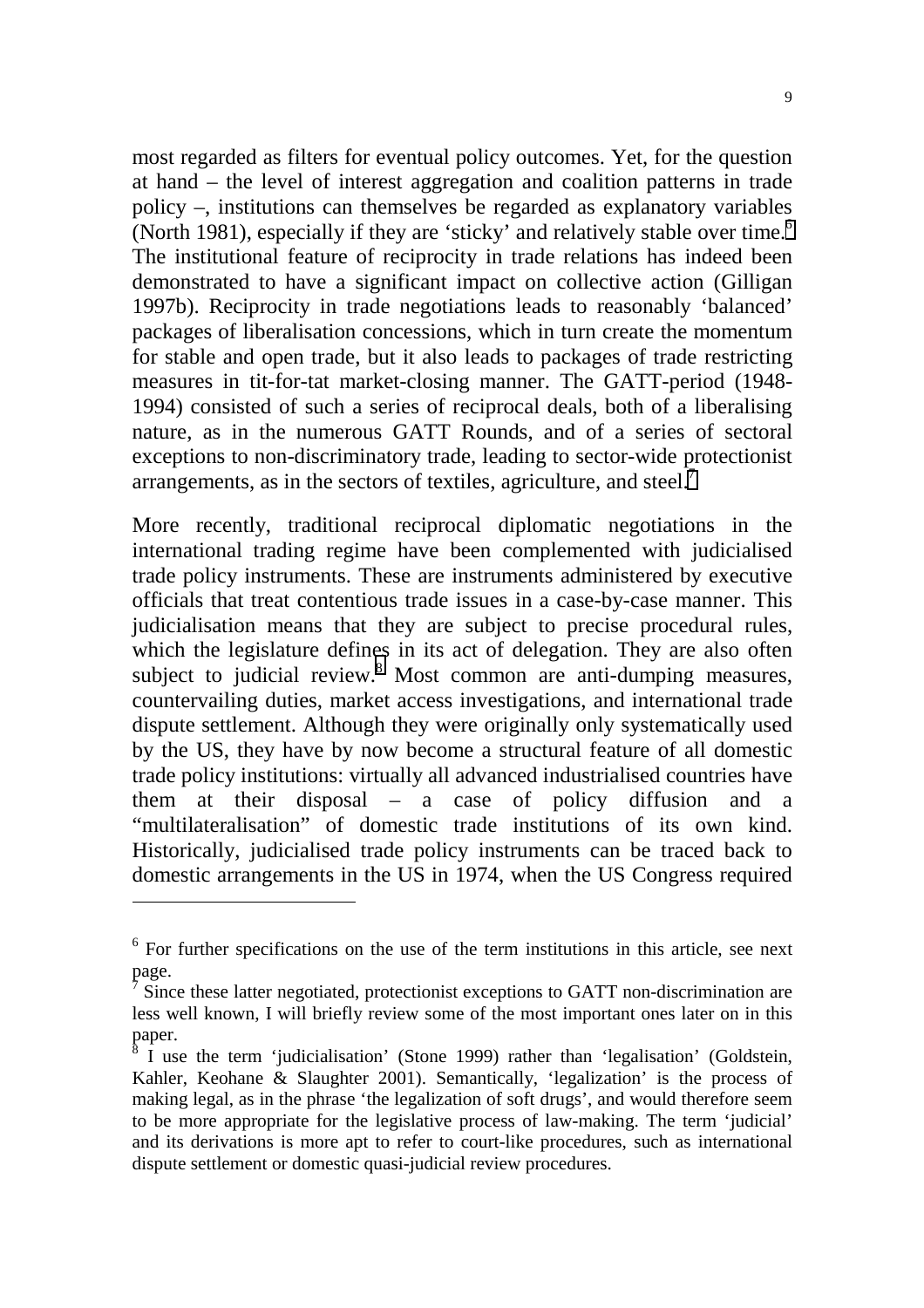the administration to install more ample 'anti-dumping' and 'countervailing duty' (or 'anti-subsidy') procedures for industry, and installed a market access investigation procedure for exporters, i.e. 'Section 301' of US trade legislation. In Europe, the EC started using the anti-dumping instrument systematically from 1980 onwards. The EC's first market access investigation procedure dating from 1984 was less successful than the American Section 301 procedure, administered by the US Trade Representative.<sup>9</sup> Yet in the wake of the creation of WTO dispute settlement, the European Union introduced its Trade Barrier's Regulation. This allows private industry to file complaints with the European Commission if it thinks market access rights under WTO rules are being violated. The introduction of such investigations on market access conditions in trading partners was greatly fostered by the 1995 creation of the binding 3rd party enforcement of the WTO dispute settlement system. Market access investigations constitute the domestic "anti-chambre" of this multilateral check on compliance. Officials from the executive arm of government use them to check trading partners' compliance record with previous liberalisation commitments under the WTO. These offensive judicialised trade policy instruments are now part and parcel of every advanced industrialised country's trade policy toolbox. The WTO Dispute Settlement Body (DSB), composed of representatives from all WTO member states empowers panels to issue binding rulings, refers cases to an 'Appellate Body' if the defendant state appeals, and can even multilaterally authorise retaliation in the form of trade sanctions against non-compliant member states. The WTO dispute settlement system can therefore rightly be said to constitute the crowning piece of judicialisation in contemporary international trade relations (WTO 1995). This presence of binding 3rd party enforcement arguably makes the WTO the most judicialised international organisation currently in existence.

For completeness sake, and in order to bring some order in the thicket of trade policy instruments that governments have at their disposal, figure 3

l

 $9$  Section 301 was later extended to include Special and Super Section 301. These regulations introduced mandatory retaliation in cases of perceived enduring foreign trade barriers. They also put the focus also on services and intellectual property as targets for investigations (Hudec 1999). The unsuccessful European market access investigation procedure, called the New Commercial Policy Instrument, was in force from 1984 until 1993 (Bronckers 1996; Zonnekeyn & Van Eeckhaute 1998; Pollack & Shaffer 2001).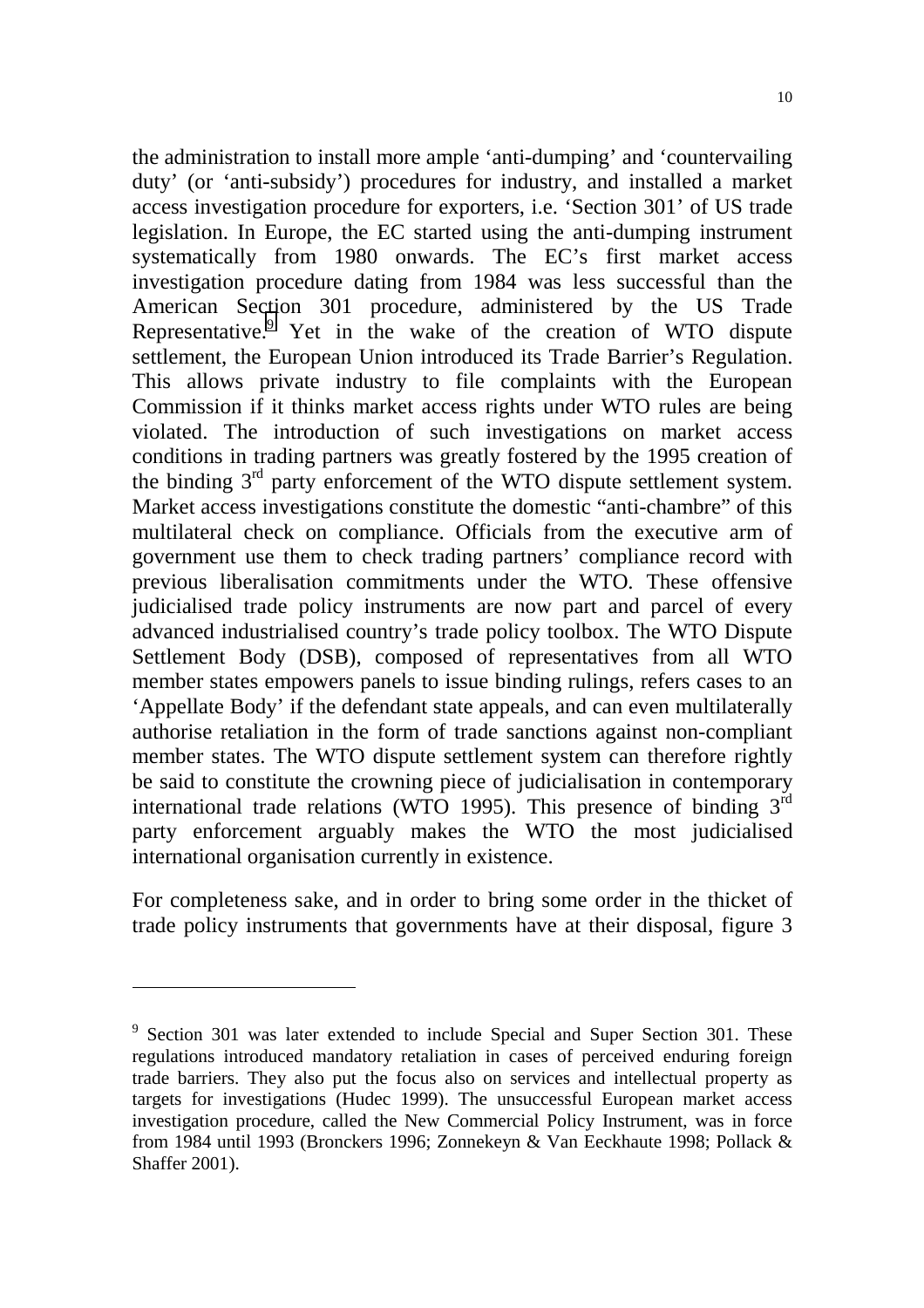gives an overview of the most frequently used trade policy instruments, be they negotiated or judicialised, trade enhancing or trade restricting.<sup>10</sup>

|                     | <b>Direction of Trade policy</b>                                                                                                                                           |                                                                                                                                                        |  |
|---------------------|----------------------------------------------------------------------------------------------------------------------------------------------------------------------------|--------------------------------------------------------------------------------------------------------------------------------------------------------|--|
| Type of             | <b>Defensive</b>                                                                                                                                                           | <b>Offensive</b>                                                                                                                                       |  |
| <i>instrument</i>   | (Protection)                                                                                                                                                               | (Freer trade)                                                                                                                                          |  |
| <b>Negotiated</b>   | Tariffs<br><b>Quantitative restrictions:</b><br>Quotas<br><b>Voluntary Export</b><br>$\bullet$<br><b>Restraints (VERs)</b><br>Safeguards ('escape<br>$\bullet$<br>clause') | Reciprocal tariff<br>concessions / binding of<br>tariffs<br>Prohibition of quota<br><b>Prohibition of VERs</b><br>Refusal to grant a waiver            |  |
|                     | Waivers                                                                                                                                                                    |                                                                                                                                                        |  |
| <b>Judicialised</b> | (Export) Subsidies<br>$\overline{a}$<br>Anti-Dumping measures<br>-<br>Anti-Subsidy measures<br>$\overline{\phantom{0}}$<br>(Countervailing duties)                         | Monitoring and bilateral<br>consultations<br>Market access<br>$\overline{\phantom{0}}$<br>investigations<br><b>International Dispute</b><br>Settlement |  |

Figure 3: A typology of trade policy instruments

 $\overline{a}$ 

The central argument of this paper is that the contemporary combination of both negotiated and judicialised trade policy instruments is the reason why two different logics of coalition formation in the domestic trade policy process have taken root. In trade negotiations, executive officials seek to link issues in 'balanced' package deals, in an effort to bring enough clout to the negotiating table to weigh on the negotiation outcome. In order to be able to credibly claim that they are unable to make concessions beyond a particular pain-point for their domestic constituencies, they seek to bring surveyable and sufficiently aggregated demands. In this, they rely on the

 $10$  For definitions of these trade policy instruments, see Goode 1998. I have omitted monetary policy as an instrument of commercial policy, since independent central banking by the European Central Bank and the American Federal Reserve has to a large extend eliminated the power of governments to directly intervene in the terms of trade by manipulating exchange rates.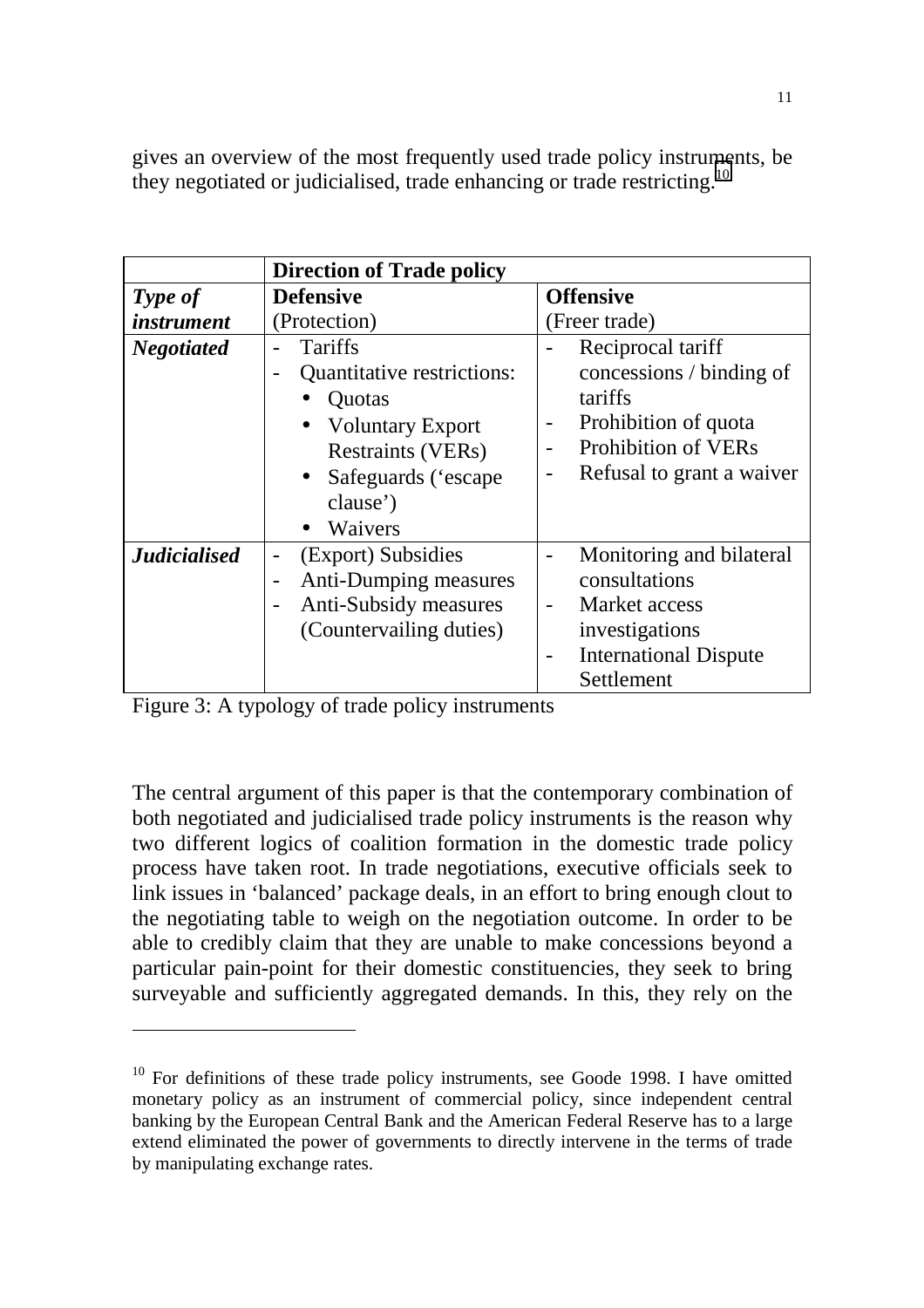backing of sector-wide trade associations. This politicking, which is typical of negotiated trade policy instruments, is rendered impossible in the institutional environment shaped by judicialised trade policy instruments. These case-by-case instruments set less of an incentive for collective action in that they require specialised expertise on trading conditions in particular product markets, a service for which broad sector-based trade associations are ill-equipped. Since judicialised instruments de-link issues, they require much less of a co-ordination effort on the part of private industry, are no incentive for other actors to join, and hence do not create the need for a large coalition. They elicit coalitions on the level of intrasectoral, product-specific, and specialised trade associations, which are organisationally far better able to provide the required detailed, productand market-specific information. Under the institutional setting of judicalised instruments, they are not constrained by the diverging interests within broad sector-based trade associations. For sector-wide trade associations, the increased credibility of international trade rules and the ensuing increase in the stability of the trading environment through judicilisation, has consequently come at the price of foregoing control over enforcement. The result is a division of labour between sector-wide and intra-sectoral trade associations on trade policy.

I therefore locate the *explanans* (the independent variable) in the institutional architecture of international trade relations and the *explanandum* (the dependent variable) in the interest aggregation (coalition pattern) that characterises trade policy lobbying. International trade institutions, far from being easily and quickly malleable by economic or political actors, thus acquire the quality of opportunity structures setting incentives and constraints for collective action, shaping behaviour, and structuring interaction. By engaging in reciprocal liberalisation concessions, governments tie their own hands as well as those of future ones in a web of bound tariff levels and common rules governing international trade. The enforcement mechanism of the bilateral withdrawal of concessions as practiced under the GATT, or the multilateral authorisation of retaliation as possible under the WTO thus confers stability on a set of commitments to which governments and their parliaments subscribe. In the present article I propose to look at the international trading regime from this perspective and relate it to its independent effects on coalition building in advanced industrialised societies.

To that purpose, I review evidence (1) on coalition building for multilateral trade negotiations under the GATT framework (1947-1994), and (2) on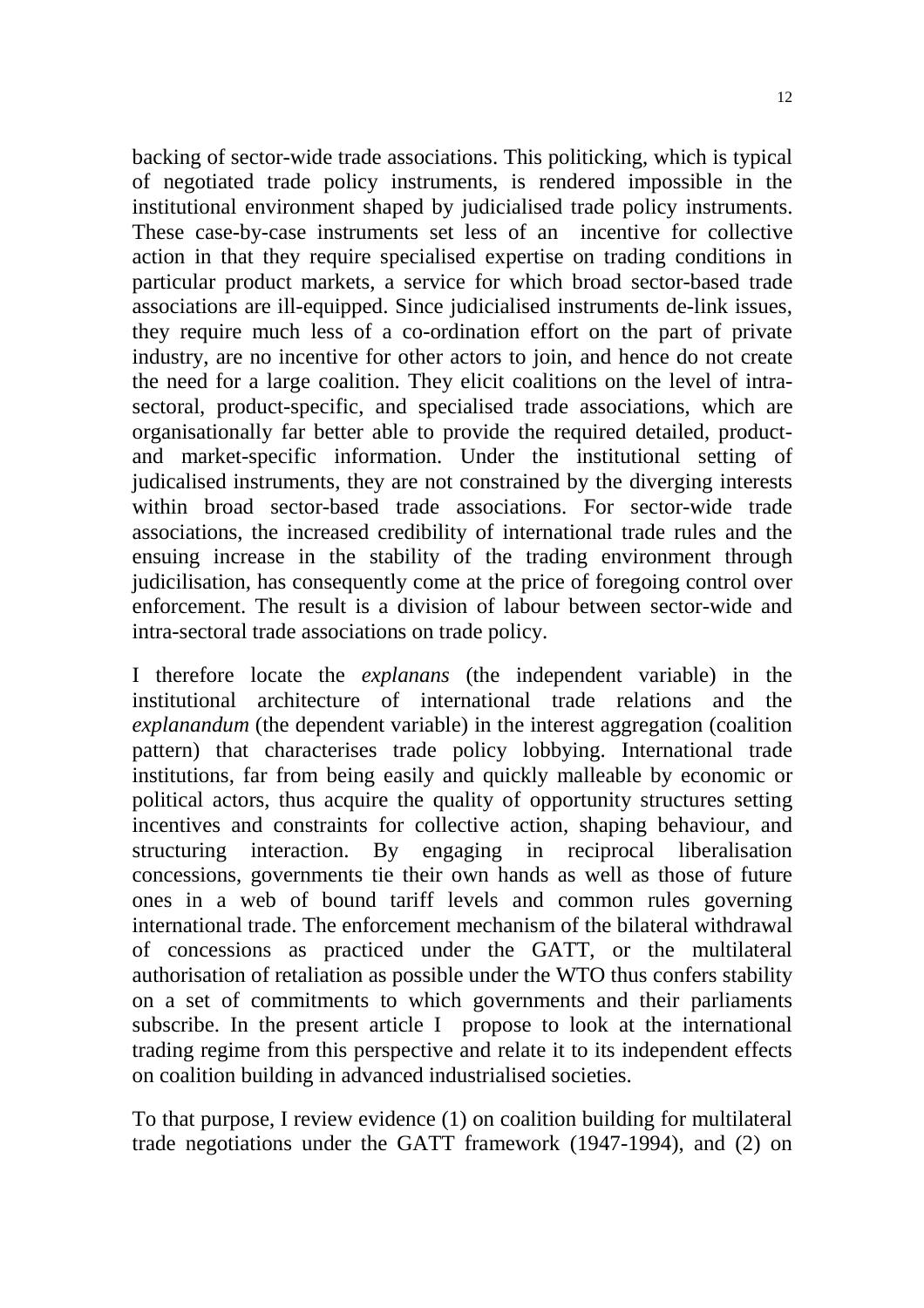coalition patterns when there is a combination of negotiated and judicialised trade policy instruments, such as existed during the late phase of GATT (1980-1994) and the WTO (1995-). I subsequently present comprehensive new qualitative and quantitative data on coalition patterns under EU trade policy instruments. I close by showing how sector-wide peak associations have come under increasing pressure to reshuffle their internal membership arrangements in order to better accommodate the interests of their intra-sectoral, constituent members.

## *3.2. Negotiations and sectoral coalitions under GATT (1947-1994) and the WTO (1995-)*

In trade agreements negotiators strike bargains about the rules of the game. This induces them to seek coherent packages at the sectoral level, whether they be packages of concessions liberalising trade, or of trade-restricting measures. The series of GATT Rounds of multilateral trade negotiations have indeed led to reciprocal liberalisation in most sectors of industry, such as machinery, chemicals, pharmaceuticals, etc. The most important of these Rounds were the Kennedy Round (1963-67), the Tokyo Round (1973-79), the Uruguay Round (1986-94), and now possibly the Doha (2001-) Development Agenda of multilateral trade negotiations. Governments have at the same time sought to negotiate sector-wide exceptions to nondiscriminatory trade in other sectors, on the same reciprocal, sector-wide basis. This leeway to negotiate for exceptions to non-discriminatory trade under GATT was enhanced by the lack of a truly binding dispute settlement mechanism to credibly enforce previous commitments and to incur reputation costs on non-compliant members. The institutional mechanism of dispute settlement is a credible enforcement mechanism that binds member states to stand by their commitments, since violations can at any time be challenged on the multilateral level by one of the trading partners. Reneging on previous commitments by re-negotiating trade barriers has thereby been made far more politically costly under the WTO than it used to be under GATT 1947.

In the negotiated institutional environment of GATT 1947, the USA obtained a 'waiver' from GATT obligations as early as 1955. This exempted their entire agricultural sector from GATT rules, e.g. rules regarding the bound tariff levels, non-discrimination, and the prohibition of quotas (GATT 1955). The EC Common Agricultural Policy created between 1958 and 1968 can easily be regarded as the reciprocation of this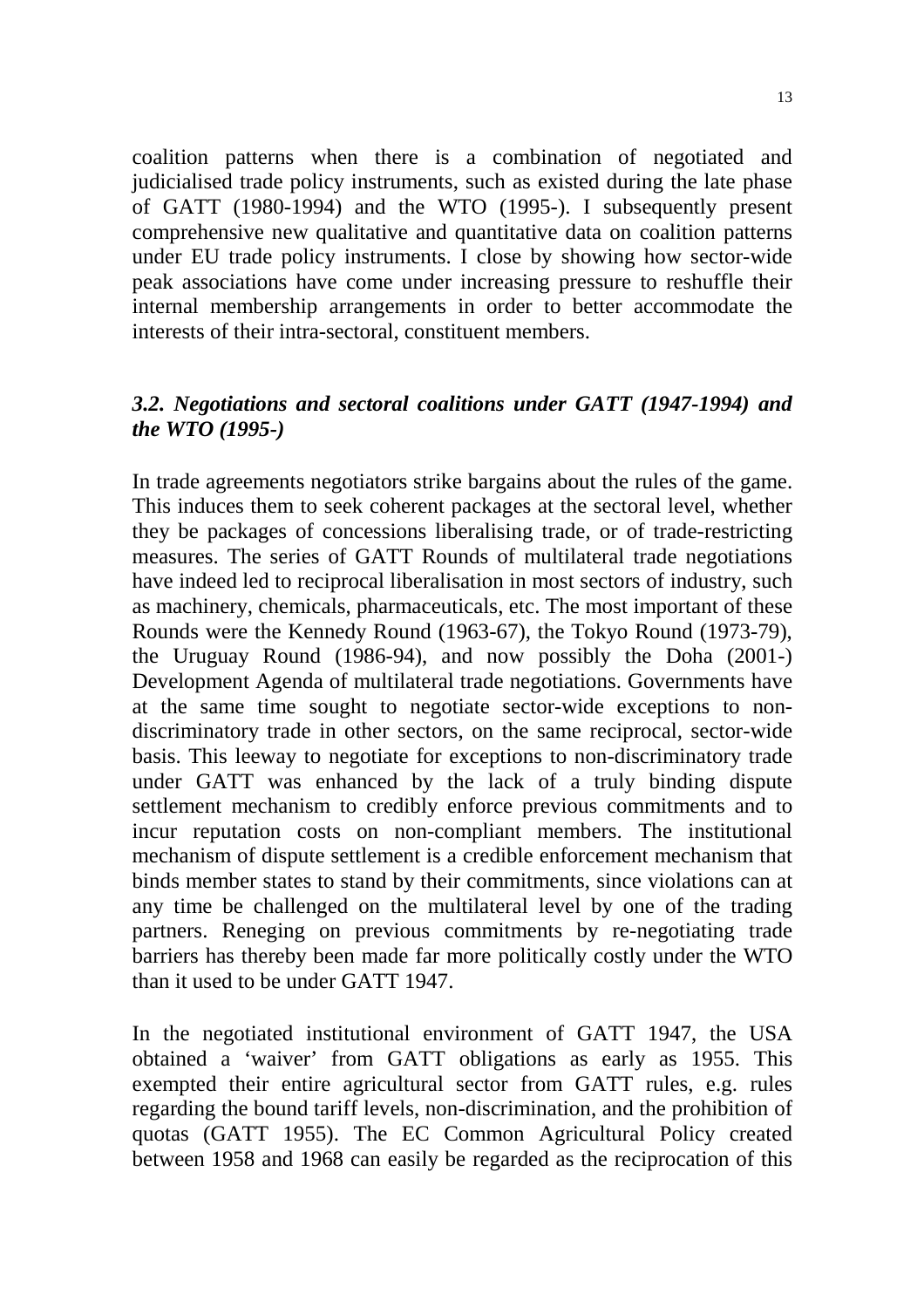US move. In the steel sector, a similar reciprocal market closing exercise took place. Witness the 1968 'Voluntary Export Restraint' agreement between US and European steel producers, the European reaction, amongst others to American restrictive practices, in the form of the Davignon plans of 1979 and 1980, and the subsequent US reaction with the 1982 US-EC steel Voluntary Export Restraint agreements. A similar pattern developed in the textiles sector, if with other defensive negotiated trade policy instruments. It focused mainly on limited import quotas, as in the 1961-62 Short-term Arrangement on Cotton Textiles, and its prolongation and extension in the form of the 1972 Multi-fibre Arrangement (MFA), which was in force until 1995, when the WTO Agreement on Textiles and Clothing abrogated the MFA.

The industry coalitions demanding and backing these reciprocal traderestricting deals were organised in a straightforward sectoral manner, if also with greatly varying dependence on their local, national constituent parts. The two European agricultural peak associations, the *Committee of Agricultural Organisations in the European Union* (COPA), and the *General committee for Agricultural Cooperation in the European union* (COGECA), were indeed among the first European peak associations to be formed, although their national members clearly dominated the policy process due to the predominantly national channels through which the EC's Common Agricultural Policy was implemented. Nevertheless, they were formed even before the establishment of the European Common Market, and became a privileged channel through which national agricultural peak associations weighed on European trade policy decision-making. The creation and activities of the European peak association in the steel sector, the *European Confederation of Iron and Steel Industries* (EUROFER), were directly linked to the reciprocal market-closing negotiations of the major trading partners (Messerlin 1986). EUROFER was the European Commission's privileged interlocutor in its efforts to allocate internal and international market shares, measures that amounted to a state-sponsored European-wide cartel in the steel sector. The same applies to COMITEXTIL, the European peak-association for the textiles sector, later called the *European Apparel and Textile Organisation* (EURATEX). This was the Commission's key ally in allocating the trade restricting MFA import quotas among national textiles producers and their branch-specific component parts.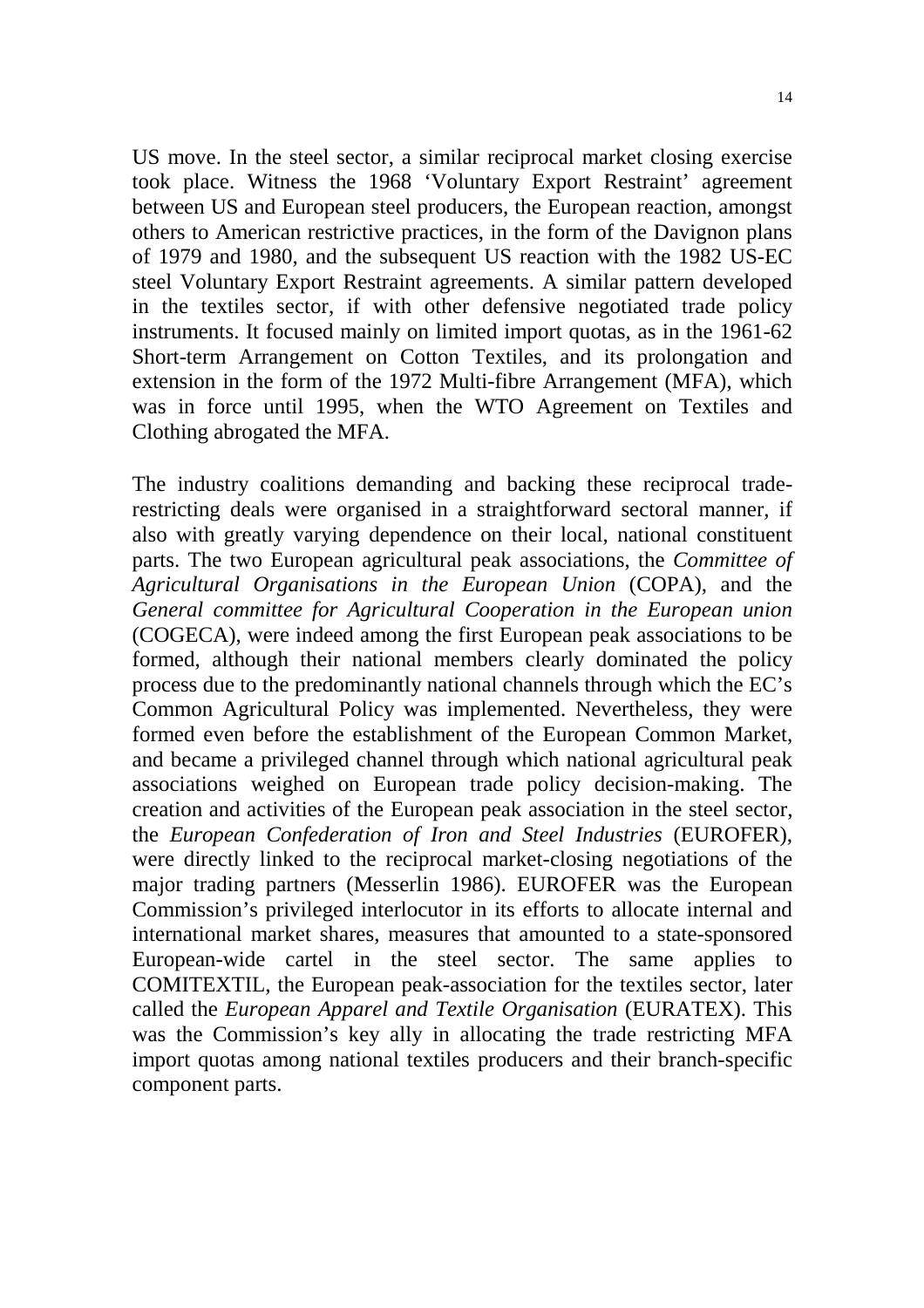Lobbying during the subsequent trade-liberalising GATT and WTO Rounds also involved a major co-ordination effort on the part of sectorwide peak associations. Apart from being the forum for the exchange of reciprocal concessions, these Rounds are the forum where more 'constitutional' questions and general rule-making in the world trading system are agreed upon. The sector-based logic of collective action during these Rounds is thus coupled with the peak-associations pre-occupation with matters of regulation. Typically, they seek common agreement among their members on broad-ranging issues such as institutional design, the regulation of health, safety, environmental or social standards. During the Uruguay Round sectoral coalitions regularly co-ordinated opinions and posted position papers on the institutional design of the Dispute Settlement Mechanism, on the approach to the negotiations taken ('comprehensive' or per sector), on whether or not to include negotiations on foreign direct investment, or on the rules governing the conduct of domestic AD investigations. Prominent sector-wide trade associations in Europe took the lead in formulating industry-wide positions about which they briefed the European Commission during negotiations. Besides the sectoral peak associations mentioned above, examples of such sector-wide coalitions include the *European Chemical Industry Council* (CEFIC), the *European Federation of Pharmaceutical Industries and Associations* (EFPIA), or the *European Automobile Manufacturers Association* (ACEA). In some, albeit rather rare, cases, these sector-wide peak associations in turn co-ordinate some of their endeavours in all-encompassing business associations such as the *Union of Industrial and Employers' Confederations of Europe* (UNICE).

This short summary overview has sought to illustrate how negotiated trade policy instruments set the incentives for sector-wide coalitions and provides support for the thesis that the international institutional environment structures industry collective action. In the next paragraph, I illustrate how judicialised trade policy instruments have a wholly different structuring effect on the way private industry allies.

# *3.2. Judicialisation and coalition fragmentation during late GATT (1980- 1994) and the WTO (1995-)*

Judicialised instruments set entirely different incentives for private industry involvement in trade policy. They are precise rules with which the legislature generally gives the administration a mandate to conduct case-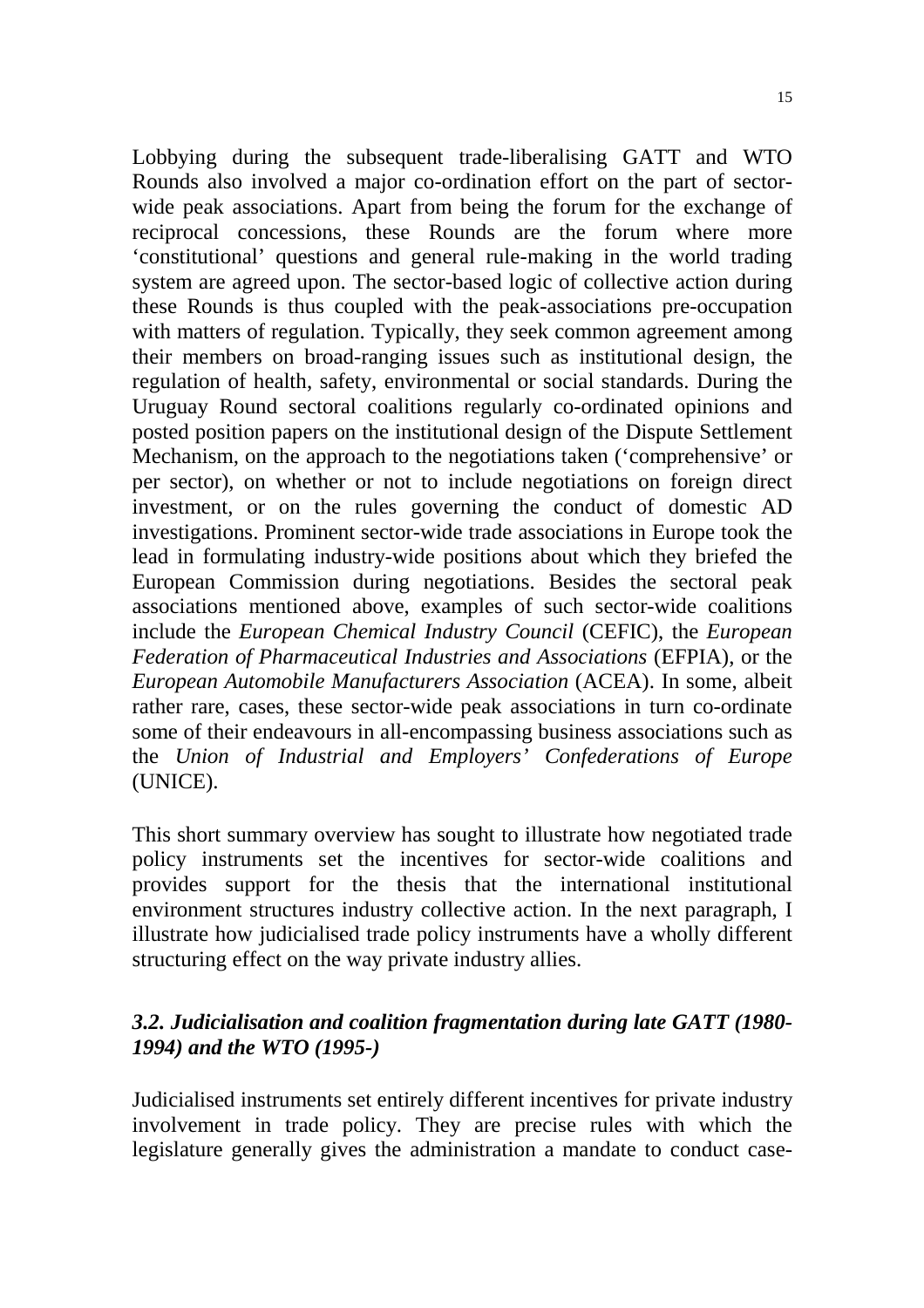specific investigations, be they to restrict the access of goods and services to the domestic market, or to enhance market access for export goods and services. Formulated as a slight overstatement, judicialised instruments cut large coalitions into smaller pieces, regardless of whether these coalitions are protectionist lobbies or a mobilisation channel for exporter's interests.

Throughout the 1980s, and especially with the institutionalisation of the GATT system into the World Trade Organization in 1995, judicialised trade policy instruments were consistently on the rise. Arguably, they arose out of a reaction to the domestic instruments that were put in place in the US. The effect of the aggressive and tactical use of the Section 301 procedure by the US caused fears of major externalities from these unilateral determinations of 'unfair' trade practices and of the ensuing retaliatory measures unilaterally enacted by the US. Other advanced industrialised GATT contracting parties, such as the EU and Canada, started to ask for what could be called the *multilateralisation* of marketaccess investigations, in the form of binding international dispute settlement. Such an ultimate check on what constitutes GATT/WTO-illegal behaviour would no longer be determined unilaterally by the US Trade Representative's lawyers and policymakers, but would instead lay (1) in the hands of a multilateral organisation with independent panels and (2) in judicial review by an Appellate Body at the WTO in Geneva. The creation of the binding WTO dispute settlement system spurred those WTO member states who had enough administrative clout, to conduct case-by-case market access investigations. Such investigations are able to lead to the filing of a dispute settlement case at the WTO. The EU indeed not only installed its market investigation instrument, TBR; it also organised a Market Access Database (MADB) at the European Commission. Both the American and the European market access investigation instruments now supply information, which is fed into trade complaints sent to the judicial machinery in Geneva (De Bièvre 2002c).

In the remainder of this paper I present data in support of this intra-sectoral hypothesis: coalitions for EC Anti-Dumping (AD) measures, coalitions for the initiation of market access investigations under the EU Trade Barrier Regulation (TBR), and coalitions for the provision of information to the EU's Market Access Database (MADB). I explain the workings of each instrument separately and assess their impact on coalition formation. Finally, I present a coding of all GATT/WTO dispute settlement cases in terms of their product coverage. Here I suggest that, for most cases, the origin of the lobbying is in product- or branch-specific lobbying action. If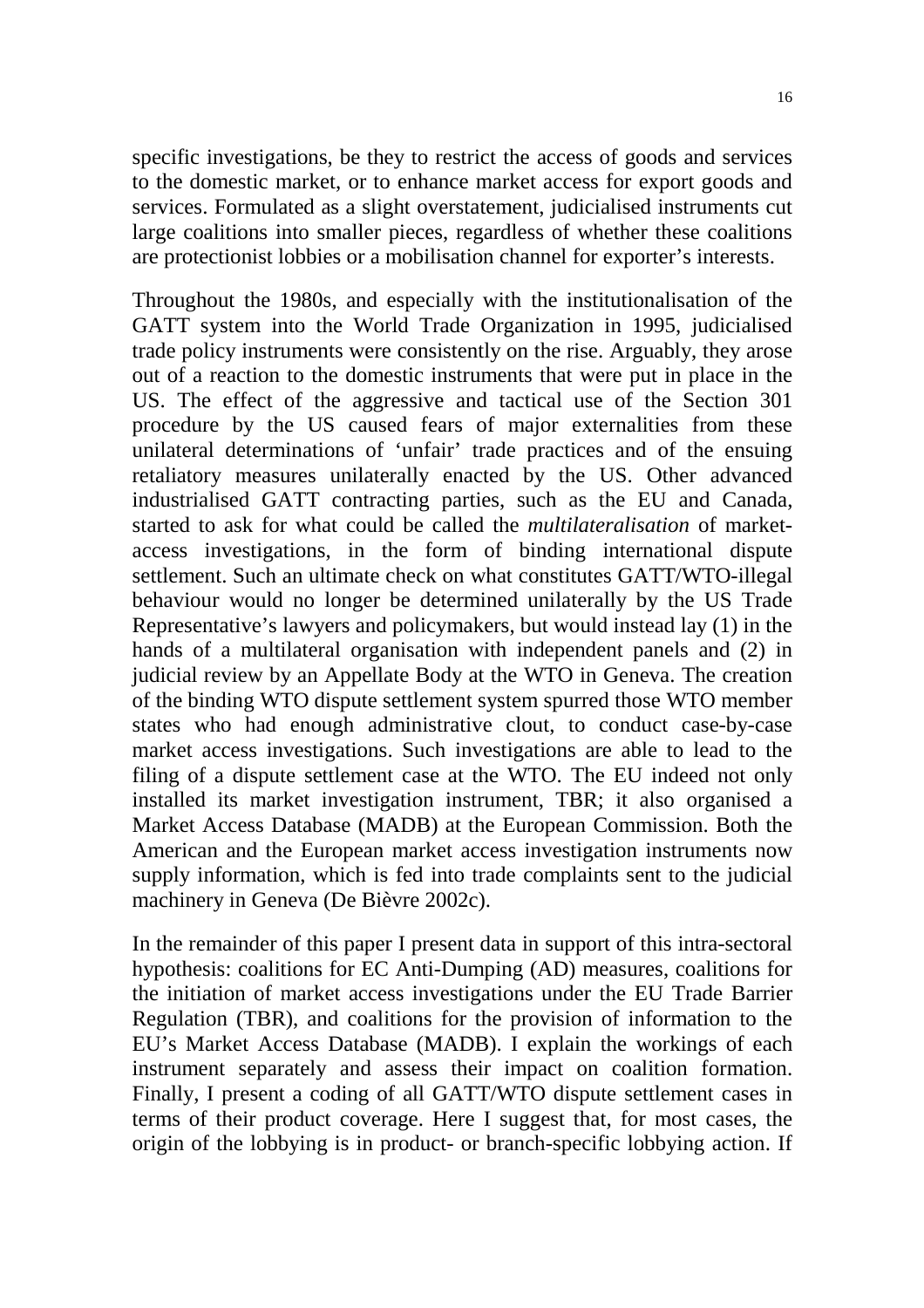the following sections are therefore of a rather technical nature, less amenable to the non-trade expert, that is partially deliberate, because it provides some empirical insight into the increasingly legalistic and judicialised nature of trade policy-making in the WTO era, and into the ensuing effects on coalition formation.

# **4. Judicialisation and the rise of intra-sectoral coalitions in the**  $EU<sup>11</sup>$

#### **4. 1.** *Coalitions for EC Anti-Dumping measures (1980-2000)*

The anti-dumping instrument is a typical 'contingent protection' instrument. Producers can allege that foreign traders are dumping a particular product and ask the administration to impose anti-dumping duties. If accorded, it is a temporary, case- and product-specific measure, the benefits of which can only be appropriated by producers of the product in question – whereas the costs are diffused to consumers or those using the product in question as their input. By its very nature the instrument attracts the attention of product-specific economic actors, like the producers of TV screens, polyethylene, pocket lighters, or their likes. On the other hand, the legal and economic technicalities of gathering data, calculating dumpingmargins and injury, and compounding a legal case, require specialist expertise. This calls for external help from lawyers or consultants, or it requires the delegation of this task to a specialised industry agency, most commonly a branch-specific trade association. An additional institutional barrier raises the coalition formation requirements for a complaint. The WTO Anti-Dumping Agreement requires domestic authorities to take only those petitions into account that are supported by 50% of the domestic production companies producing similar products.<sup>12</sup> This legal requirement, internationally enforceable through the WTO dispute settlement mechanism, makes it obligatory for domestic producers to engage in coalition building, except in cases of oligopolies or monopolies, where one single producer or a very small number of producers suffice to make the

l

 $11$  The databases upon which the results presented here are based can all be consulted online at http://www.mpp-rdg.mpg.de/debdata.html.

<sup>&</sup>lt;sup>12</sup> 'Agreement on the Implementation of Article VI of the General Agreement on Tariffs and Trade 1994 (WTO Anti-dumping agreement)' in: WTO 1995, *The Legal Texts. The Results of the Uruguay Round of Multilateral Trade Negotiations*, Cambridge, Cambridge University Press.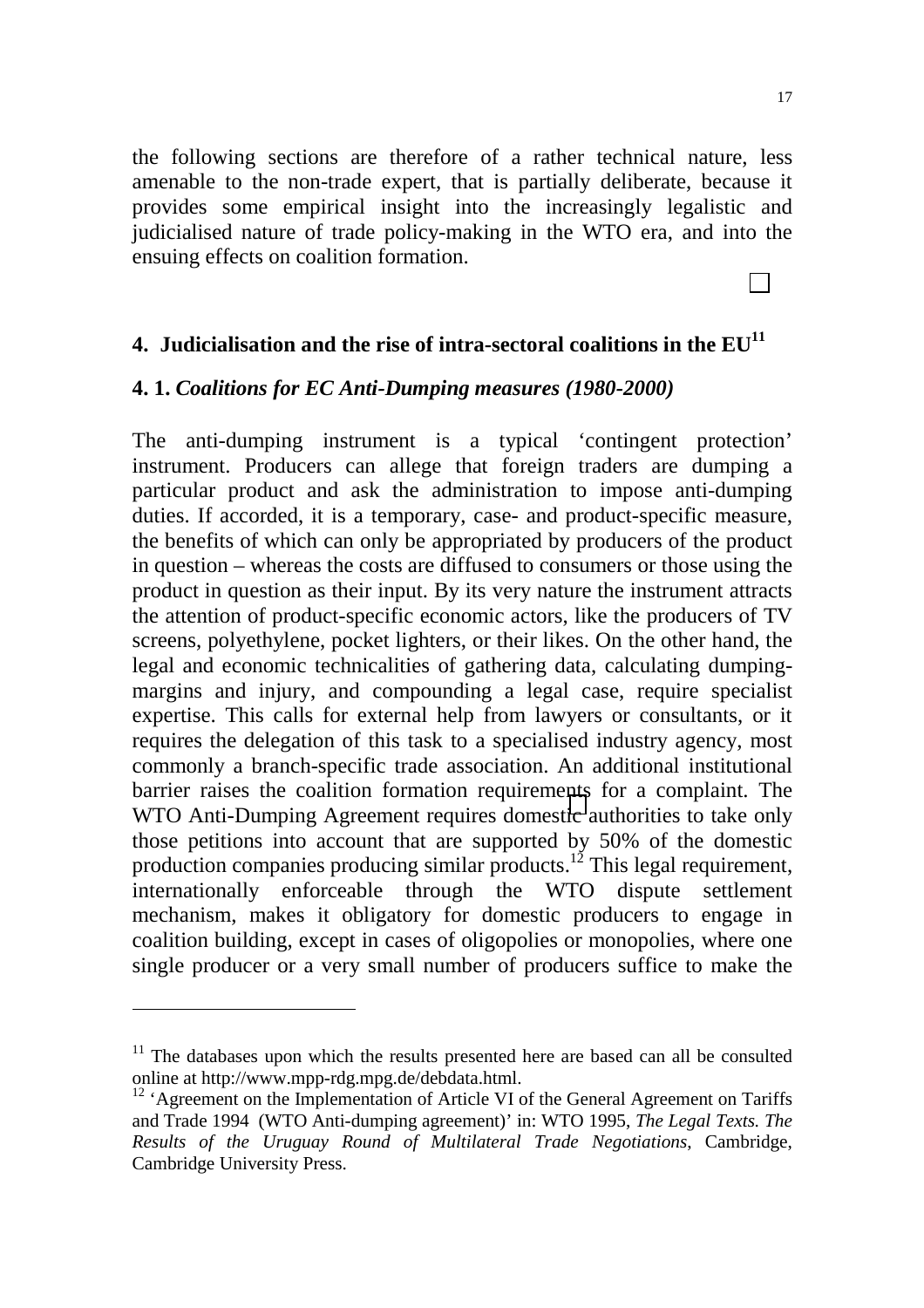complaint admissible. The instruments' pull towards intra-sectoral interest aggregation is therefore combined with a need for collective action in an organisation that can muster up the required support and that has the expertise to lodge a full-fledged complaint. Importantly, the last two decades have seen a rise of anti-dumping investigations in all GATT/WTO member states. This rise goes hand in hand with the increasingly high threshold to get negotiated protection deals accepted by the WTO membership. Renegotiation, i.e. reneging on previous liberalisation commitments, has become more difficult because these commitments are now subject to the stricter  $3<sup>rd</sup>$  party enforcement of the WTO Dispute Settlement system.<sup>13</sup>

Of all anti-dumping investigation requests lodged with the European Commission between 1980 and 2000, 296 of 350 indeed came from intrasectoral coalitions, be they trade associations, ad hoc coalitions, or individual firms. Figure 4 gives an overview of the coalitions for EC AD measures from 1980 until 2000. The unit of observation is the initiation of an AD procedure, since each act of initiation is an observable lobbying act. The data consists of a complete list of all AD petitions that mention the targeted countries, the relevant products, its ISIC product classification, and the number of the Official Journal of the EC in which the initiation of the procedure was published.

 $\overline{a}$ 

<sup>&</sup>lt;sup>13</sup> For an overview of the increase in anti-dumping legislation and the imposition of anti-dumping duties, see Maurizio Zanardi, 'Antidumping: What are the Numbers to Discuss at Doha?', forthcoming in: *The World Economy,* Vol. 27, 2004.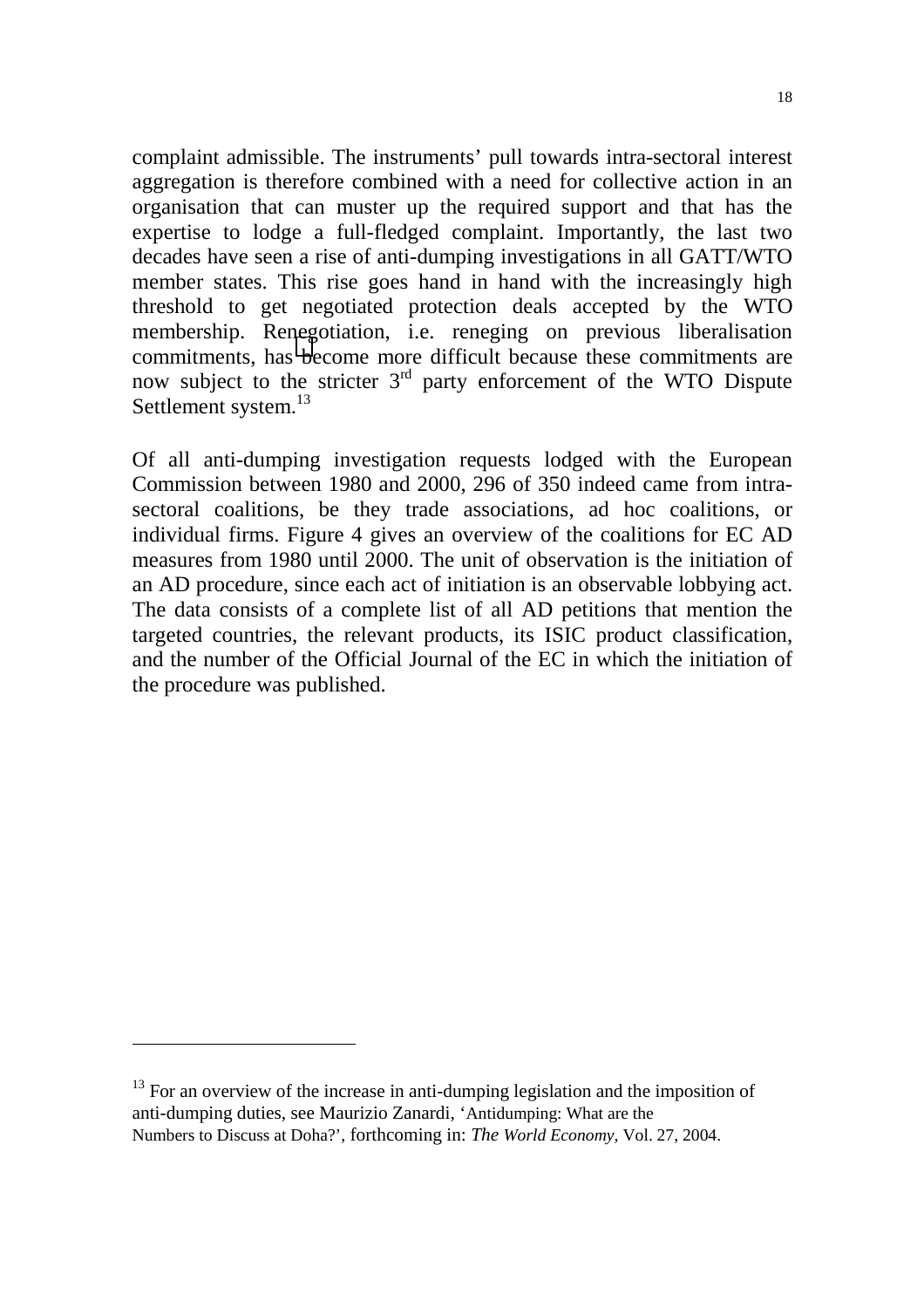

Figure 4: Coalitions for EC AD measures 1980-2000

Complaints from industry that allege dumping by foreign firms typically come from domestic product-specific trade associations like the *Committee for European Copier Manufacturers*, the *European Association for Textile Polyolefins*, or the *European Bicycle Manufacturers Association*. Ad hoc coalitions are a rather rare phenomenon in EC AD lobbying. They are often committees within a particular product market, not created with the goal of achieving longevity, and carrying fanciful names such as *ALARM* (car radio receivers), *Camera* (TV cameras), *Poetic* (Televisions), or *TUBE* (seamless steel tubes and pipes). As a matter of fact, they are frequently only covers for one individual firm with a dominant position in the specific product market, and they disappear into oblivion once the complaint has been lodged. Firms going at it alone are also relatively rare. Of a total of 350, only 27 EC AD actions were initiated by individual firms. For several reasons, firms tend to delegate the task of actually filing a case to specialised private bureaus, mostly intra-sectoral trade associations. The requirement that the petitioner represent at least 50% of total production raises the barrier for admissibility. Moreover, filing an AD case requires technical expertise and a co-ordination effort in order to gather supportive evidence of dumping practices. Finally, firms often prefer to hide behind the representative screen of a trade association in order not to be publicly recognised as the only beneficiary of potential anti-dumping measures.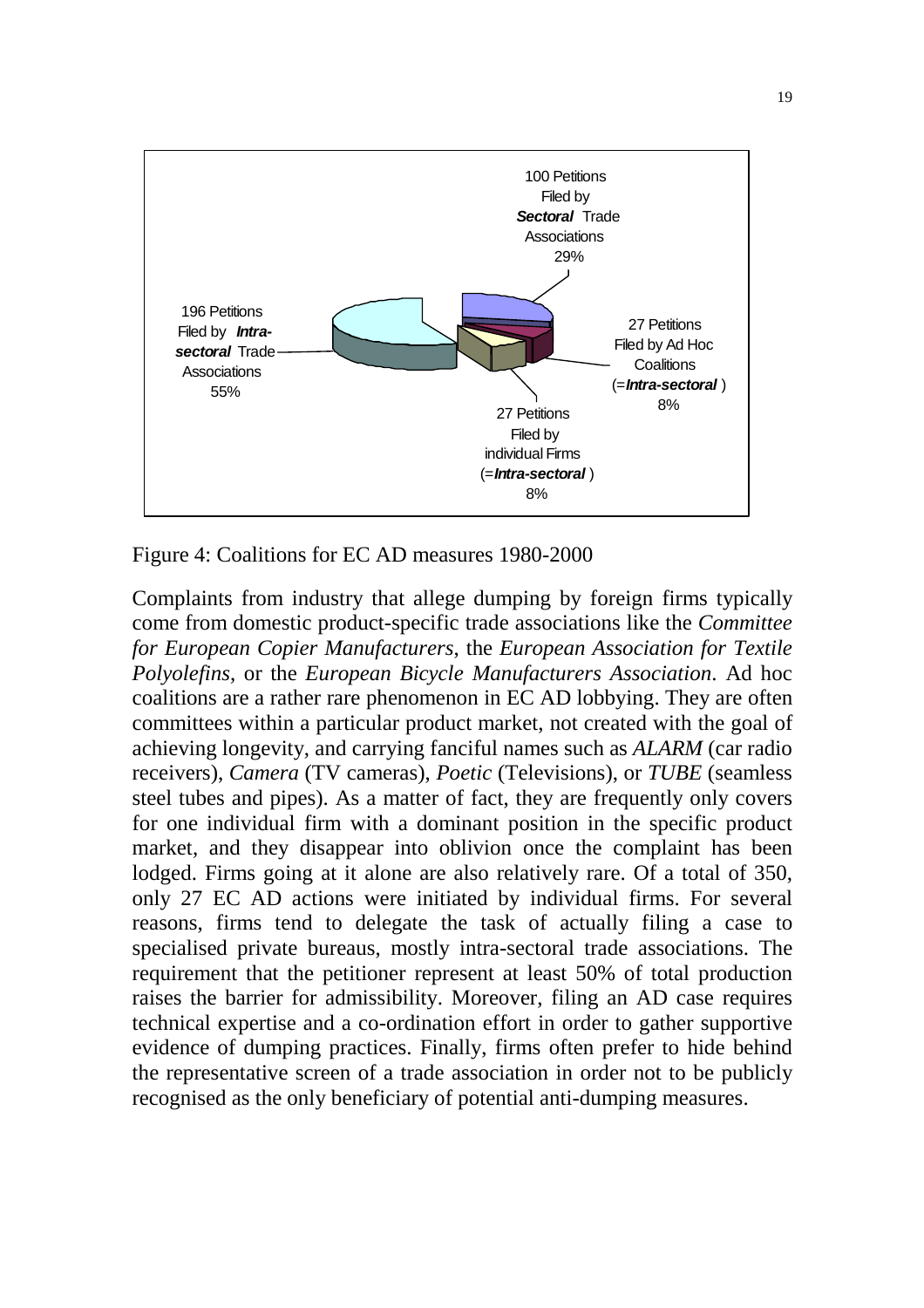Industries with a high degree of industry concentration generally file AD complaints through sector-wide trade associations, a finding that runs counter to my hypothesis that judicialised instruments foster intra-sectoral coalition building. The two sectors of industry that display this characteristic, delegating product-specific AD complaints to the sectorwide peak association, are the chemical and the steel industry. The *European Chemical Industry Council* (CEFIC) and the *European Confederation of Iron and Steel Industries* (EUROFER) respectively filed 61 and 23 AD complaints on behalf of their members. A high degree of industry concentration and collective action in the filing of AD cases thus seem to be highly related, and they are exceptions to the general pattern of intra-sectoral coalition formation known from the filing of anti-dumping complaints in the European Union.

# *4.2. Coalitions for EU Trade Barrier Regulation market access investigations (1996-2002)*

The European instrument for market access investigations, the EU Trade Barriers Regulation (in shorthand TBR), is the most formalised procedure with which private industry can ask the European Commission to investigate barriers to trade in foreign countries.<sup>14</sup> As is the case under the older and better known American Section 301 procedure, the administration investigates on the part of industry whether a trading partner is violating GATT/WTO commitments or not. Since only governments can bring complaints to the WTO dispute settlement mechanism, and since it is not governments but firms that suffer the direct damages from foreign trade barriers, this judicialised instrument helps to correct the information asymmetry by giving private parties *indirect* access to WTO procedures. The new TBR procedure bypasses the more cumbersome route via the socalled Art. 133 Committee, the Council of Ministers standing committee on external trade matters. This option, which is still available to exporters, requires a trade association or firm in order to acquire the political clout and organise the type of concerted lobbying effort necessary to convince a qualified majority of the permanent representatives of the 15 EU member states that their rights under the WTO agreements are being violated. The TBR, by contrast, allows a trade association or a single firm to identify one

 $\overline{a}$ 

<sup>&</sup>lt;sup>14</sup> For an extensive treatment of the European TBR instrument in a comparative perspective with the American Section 301, see Gregory C. Shaffer 2003, *Defending Interests: Public-Private Partnerships in W.T.O. Litigation*, Washington DC, Brookings Institution Press.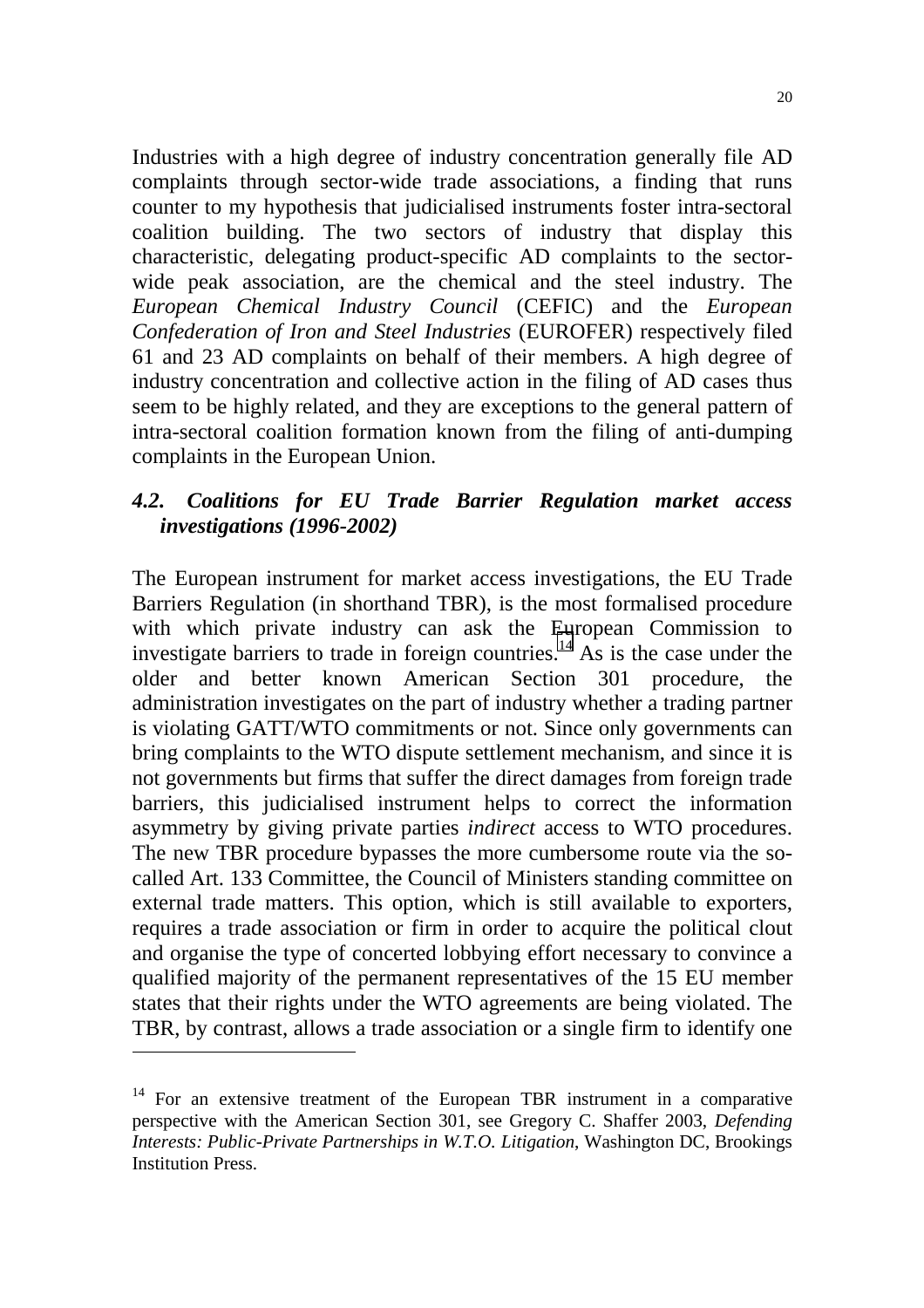single WTO-illegal trade barrier and to delegate all further enforcement steps to the Commission, provided that the complaint is not overturned by a qualified majority in the Art. 133 Committee.

In the period from 1996 to 2002, European industry filed 20 complaints with the European Commission's Trade Barrier Unit. In the same reference period, American industry filed 23 complaints under the equivalent Section 301 of American trade law, eliciting a panoply of product specific collective action on the part of American industry.<sup>15</sup> Figure 5 gives an overview of the coalitions that filed TBR complaints between 1996, the year the instrument became effective, and 2002.



Figure 5: Coalitions for EU TBR investigations 1996-2002

l

In line with expectations raised by the theoretical argument in this paper, complaints did not come from encompassing, 'cross-sectoral' European business associations, but predominantly from more specialised organisations.16 Judicialised enforcement instruments require case-by-case

<sup>&</sup>lt;sup>15</sup> Bayard & Elliott 1994 have examined all Section 301 cases filed before 1994 and provide evidence that the US Trade Representative (USTR) conducted most American market access investigations on behalf of product-specific coalitions.

<sup>&</sup>lt;sup>16</sup> Encompassing business associations in the EU include the Union of Industrial and Employers' Confederations of Europe (UNICE), the Foreign Trade Association (FTA), or the Association of European Chambers of Commerce and Industry (Eurochambers), though these had been widely consulted and had been widely supportive while the legislation was under consideration.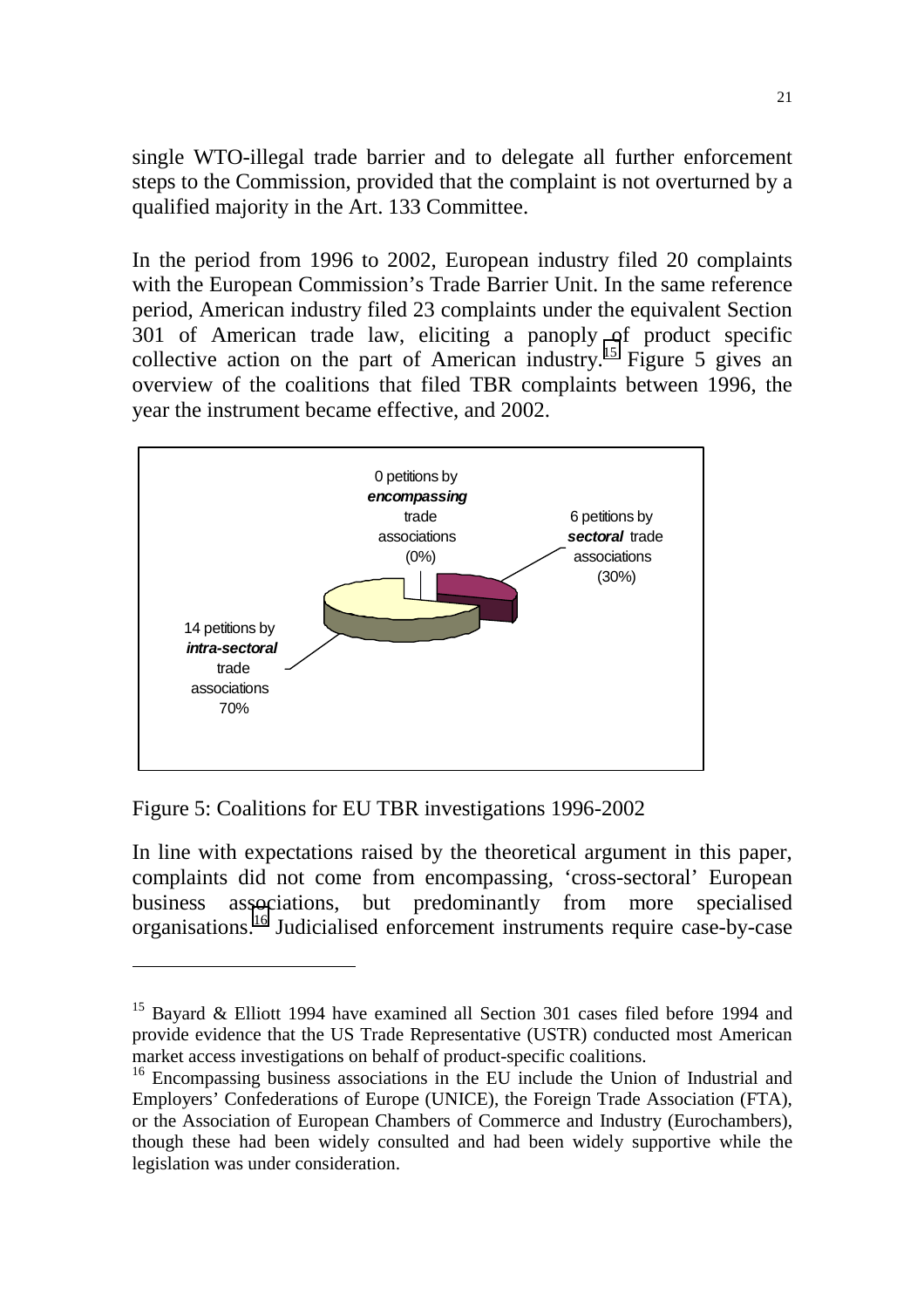expertise, for which these broad-based organisations are ill-equipped. Rather, 14 of the 20 cases are of intra-sectoral origin, with branch-specific trade associations filing 11 cases and 3 firms going at it alone. Typically, trade associations representing small and medium-sized enterprises, which are not politically powerful industries, have seized the opportunity to enhance their foreign market share. Among those were, for instance, the *Confederation of National Associations of Tanners and Dressers of the EC* (COTANCE), the *Bureau National Interprofessionel du Cognac* (BNIC), the *Consorzio del Prosciutto di Parma*, or the *Irish Music Rights Organisation* (IMRO). Six petitions were launched by sector-wide peakassociations, such as the EUROFER and EURATEX. This exemplifies how some cases do get bound up in sector-wide complaints about market access.

## *4.3. Coalitions for EU Market Access Database (1996-2002)*

The EU Market Access Database (MADB) could be called the European 'anti-chambre' for complaints at the WTO. The WTO allows for the credible enforcement of previous liberalisation commitments. It thus gives the administration an incentive to gather systematic information on potential dispute settlement cases. An extensive system was therefore put in place to ease the flow of information between exporters and the European Commission services. This had the goal of encouraging private industry to provide information on trade barriers, especially on non-compliance with WTO rules. Together with the TBR, the MADB generates the information, which can be processed to a fully-fledged legal complaint at the WTO. The MADB centralises all the information signalled to the Commission on foreign trade barriers. 319 of the roughly 1200 of these confidential '*fiches*' mention the firm or trade association that signalled the barrier in question. My sample is based on a coding of these 319 complaints, constituting the most representative sample of exporters' lobbying activity under a judicialised trade policy instrument in the EU.

The results are in line with the intra-sectoral hypothesis. Figure 6 gives an overview of the coalitions that provided information on trade barriers to the European Commission's Market Access Database.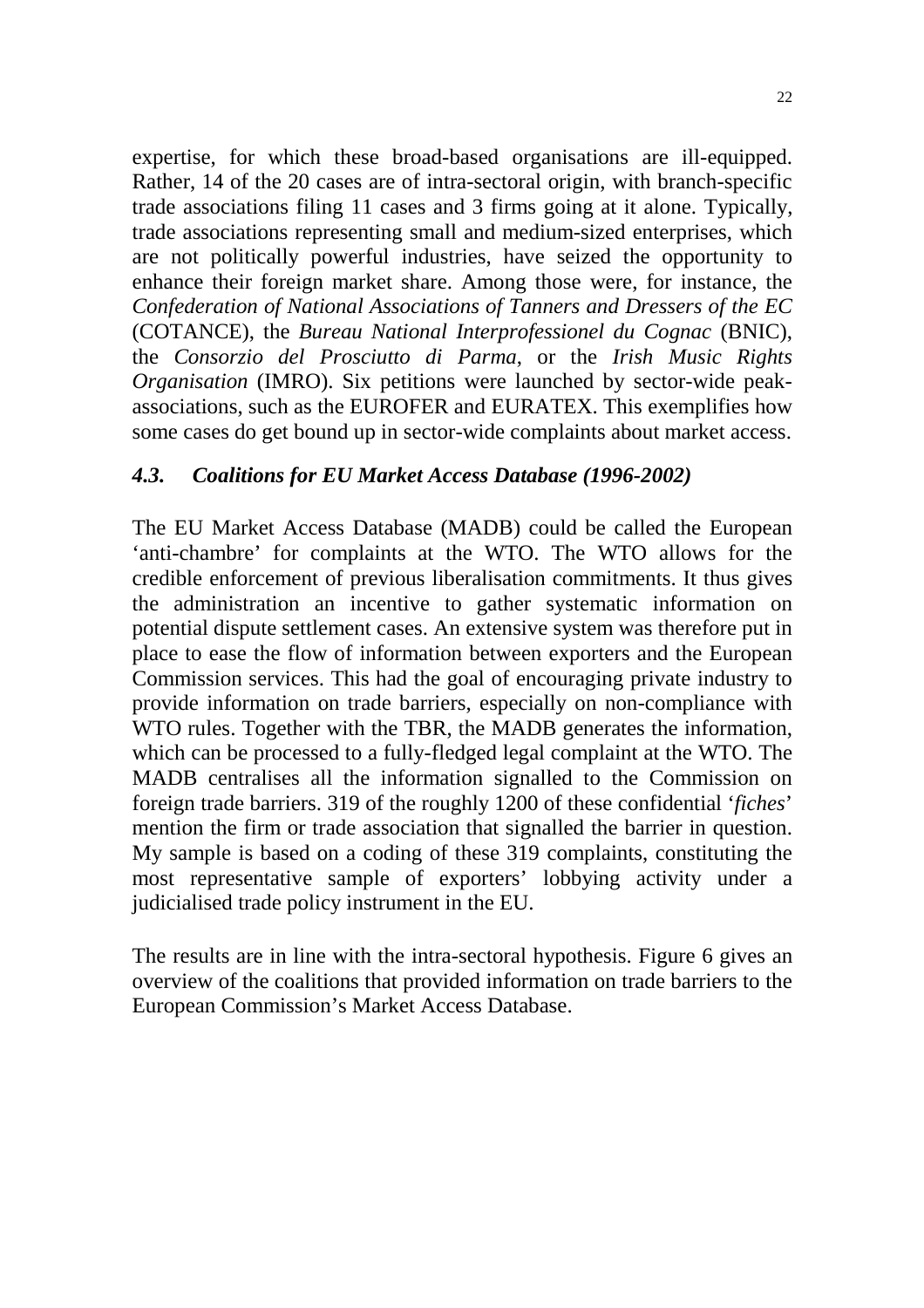

Figure 6: Coalitions for EU Market Access Database (MADB) 1996-2002

Product-specific trade associations are those that feed the most information on foreign trade barriers into the Commission's database, and thus increase pressure on the administration to exercise its rights under the WTO dispute settlement mechanism. Formerly – i.e. before the existence of the TBR, the MADB, or the WTO DS – the enforcement of these market access rights had to be negotiated bilaterally in packages that took into account the interests of fellow domestic industries and the margin of manoeuvre of the foreign government. By way of conclusion it is therefore fair to say that judicialised trade policy instruments and the information gathering effort they require systematically select for collective action that is based on branch-specific interests.

# *4.4. Product coverage of GATT & WTO dispute settlement cases (1947-2000)*

A final indicator for the plausibility of the intra-sectoral effect of judicialised trade policy instruments consists of an analysis of the product coverage of all GATT/WTO dispute settlement cases lodged between 1947 and 2000. Since it is governments that lodge complaints with an international organisation like GATT or the WTO, there is no systematic data on the origin of the trade complaints and the size of the domestic coalition that are behind complaints lodged in Geneva. To construct an indirect indicator of the lobbying origin of complaints, the following questions can be considered: Do these complaints about the violation of previous commitments cover broad issues of trade regulation that affect all economic actors in a country (i.e. are they '*systemic*' complaints)? Are the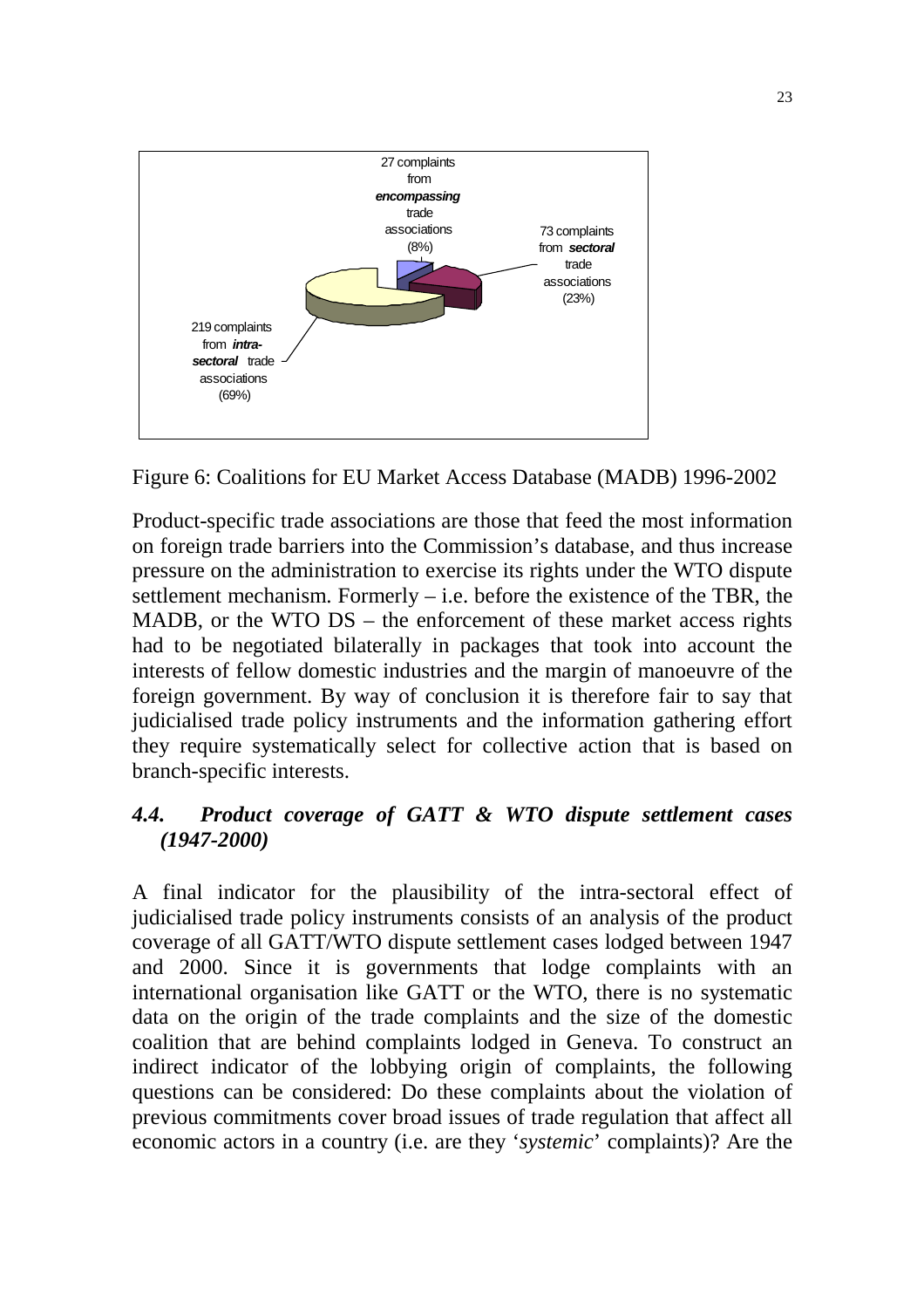contested measures rather concerned with a particular part of the economy (i.e. are they '*sectoral*')? Or are they so specific and detailed as to be only of relevance to one branch of industry (i.e. are they of an *intra-sectoral* nature) $2^{17}$ 

Figure 7 plots the product coverage of the 464 GATT and WTO dispute settlement cases filed between 1947 and 2000. In the graph, I have also included the frequent sector-wide exceptions during the GATT period that were discussed earlier and that indicate how previous commitments were able to be suspended by sectoral re-negotiation. Under the binding WTO dispute settlement mechanism, such reneging on previous commitments has become much harder, and no such sector-wide exceptions have yet been renegotiated under the WTO. Instead, they have met strong protests, as exemplified by the recent political rows over the imposition of protectionist measures in the steel sector by the Bush administration or the continuous challenges to the EC's agricultural policy, with member states systematically invoking the dispute settlement procedures to prevent the protectionist deals from being considered viable on a sector-wide scale. Such official complaints at the WTO then take the form of product- and case-specific legal complaints. They single out one particular measure that is thought to be in violation of WTO law. Behind the 462 complaints lodged in Geneva from 1947 until 2000, 332 complaints cover specific products. This finding gives indirect support to the findings on judicialised EU trade policy instruments. Figure 8 gives an overview of the product coverage of dispute settlement cases at GATT and the WTO in that timeframe.

 $\overline{\phantom{a}}$ 

<sup>&</sup>lt;sup>17</sup> Of course, such an analysis does not take into account the possibility that WTO jurisprudence has a regulatory impact on trading conditions for *all* industry actors in the economy. Such an analysis however, would have to be able to rely on an established set of fields where WTO jurisprudence does have such an effect – a subject of major discussion in the legal profession.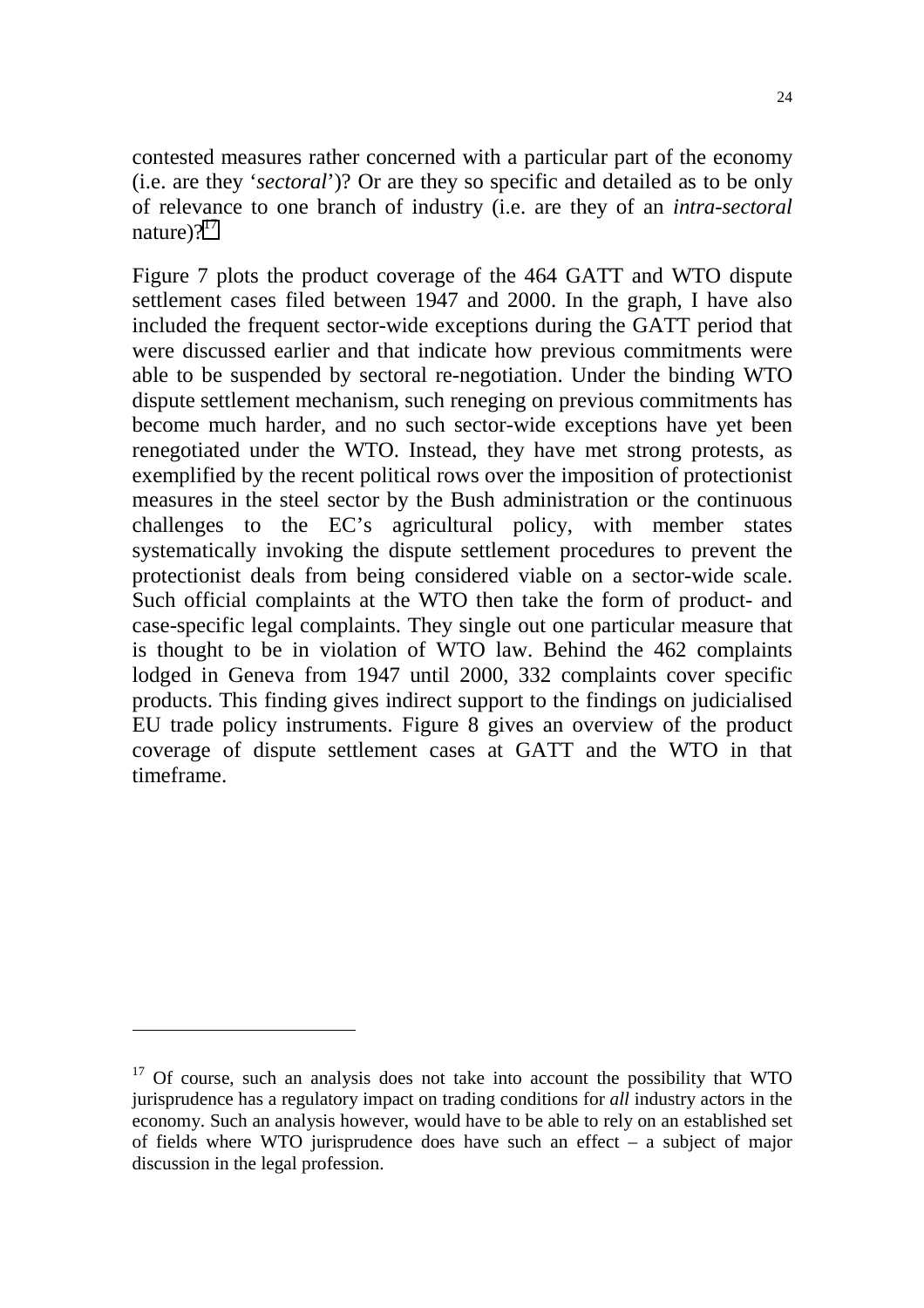

Figure 7 & 8: GATT & WTO dispute settlement cases and their product coverage 1947-2000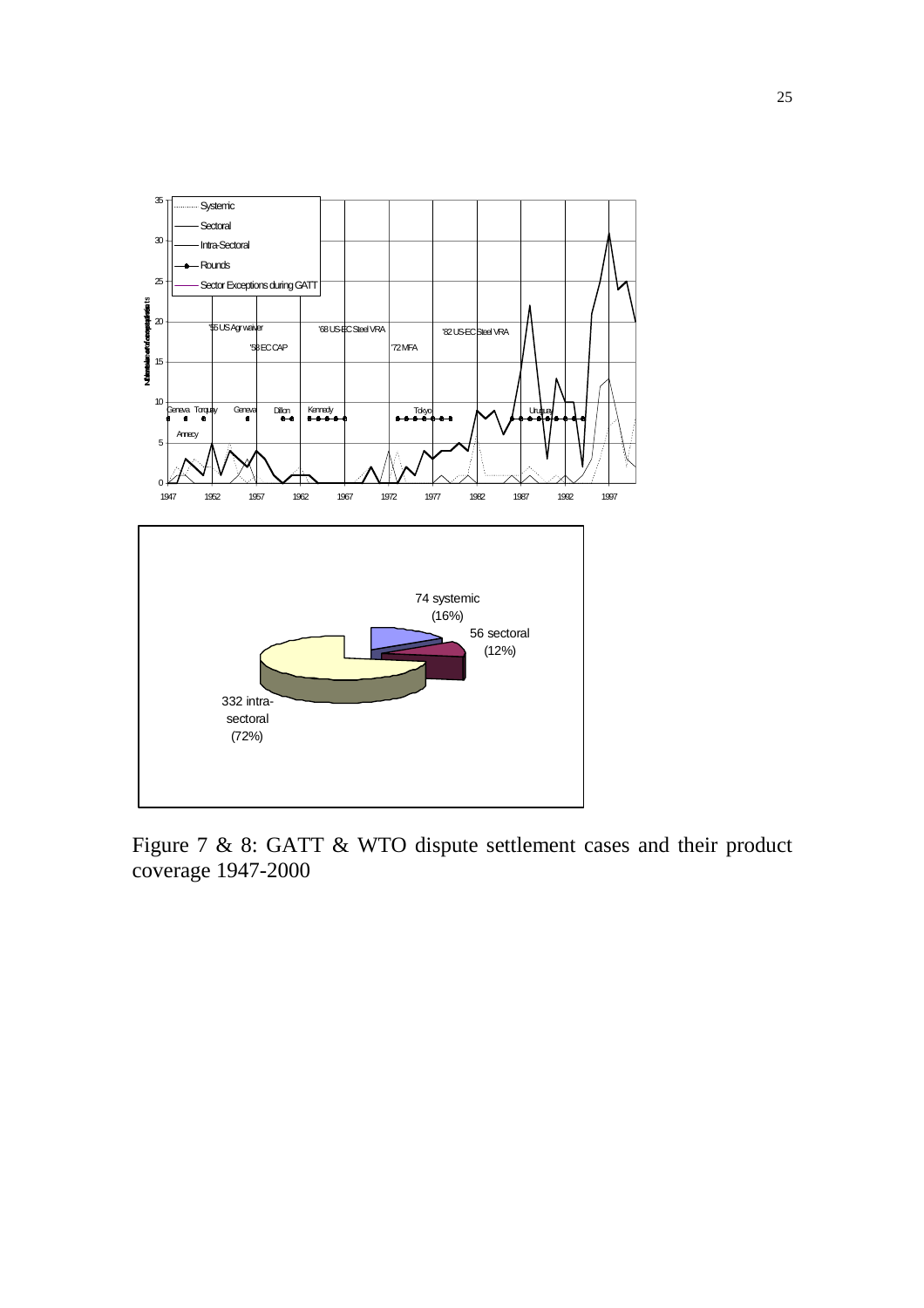# *4.5. The decline of the sector-wide peak association in Europe (1980- 2000)*

The increasing importance of branch specific trade associations due to the judicialised institutional environment of trade policy-making has not remained without consequences for the internal organisation of sector-wide peak associations. In the last decade, sector-wide coalitions in Europe have reshuffled their membership in order to accommodate the interests of their constituent, product-related members. The rise of product groups and individual company members has been accompanied by the shrinking power of the peak association over its members. This development certainly reflects broader changes in market environments, regulatory reforms, and reorganisations within firms – small, medium-sized and transnational corporations alike. Yet, this fragmentation of interest representation was also intricately linked to judicialisation in trade policymaking during the 1990s. Only an extensive narrative account of this evolution could really do justice to the complexities of collective action on such a high level of aggregation. In the following paragraph, I therefore limit myself to briefly reviewing four sectors of European industry in this light: chemicals, pharmaceuticals, steel, and textiles. I show how each of them has reorganised its internal membership structure in the wake of judicialisation to give more weight and leeway to intra-sectoral interests.

The European peak association of the chemical industry, the *European Chemical Industry Council* (CEFIC), reorganised its membership structure twice throughout the 1990s. Founded in 1972, CEFIC was a confederation of national chemical industry federations in an industry characterised by a high degree of industry concentration (Grant 1993). Yet, only as late as 1990 did 39 large companies become direct members of CEFIC, transforming the organisation into a two-fold structure including national federations and company members. This membership change took place in the light of the creation of the EC internal market, with its expansion of EU regulatory competences, and the concurrent development on the world stage, including the conclusion of the Uruguay Round, which sanctioned the move to a more binding system of international trade rules. The membership of the organisation was overhauled once again in 1998 as the "product families", comprising a total of 108 affiliated product specific trade associations, were included as full members. Although mainly triggered by firm-level changes, such as the creation of business units within chemical companies, the overall organisation now has its product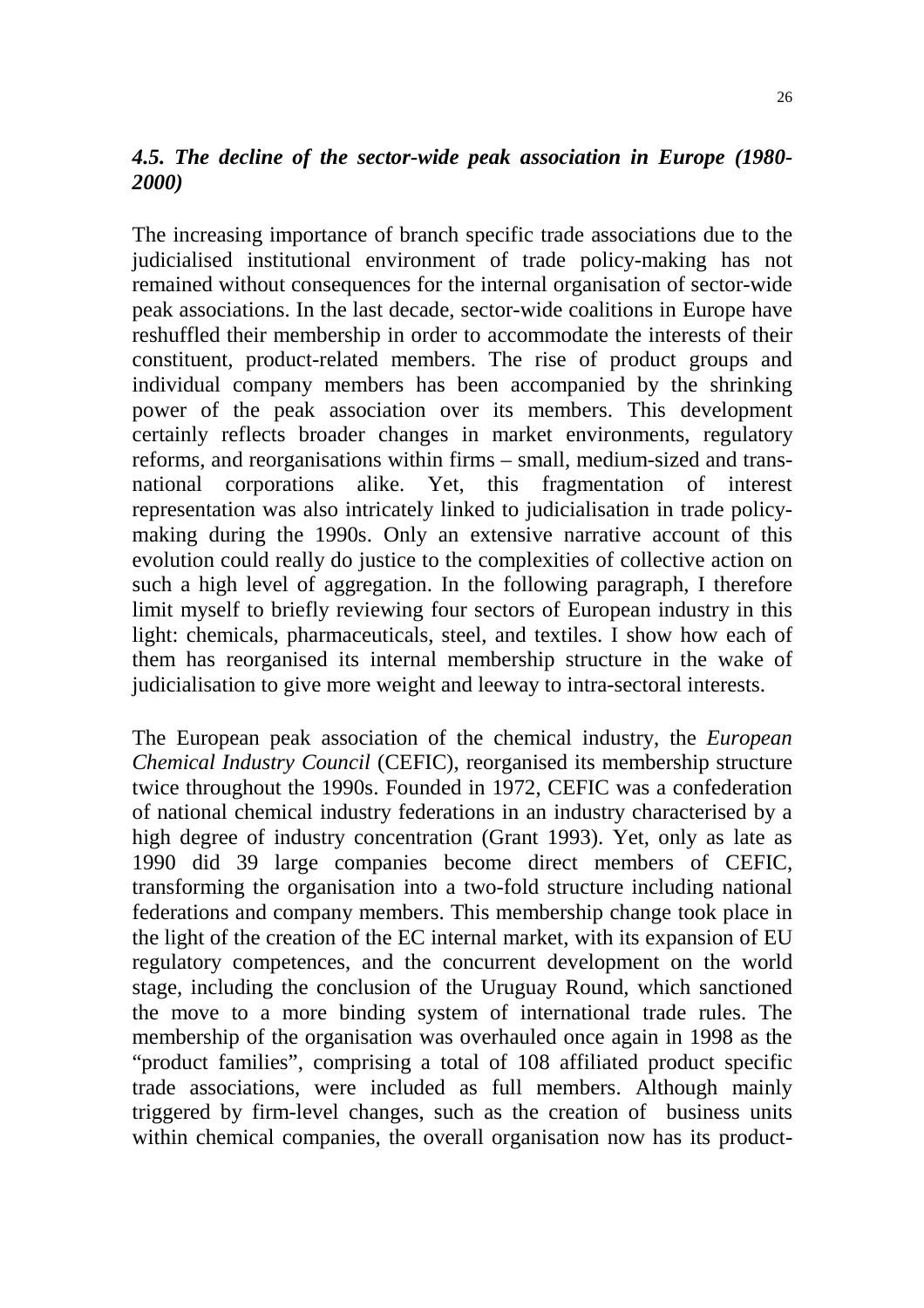related branches well-anchored in the Brussels sector-wide interest representation body responsible for the follow-up of international trade negotiations, but also for the specialist and product-specific activity of filing anti-dumping, market access investigations, and international dispute settlement.

A similar shift towards intra-sectoral membership took place in the pharmaceutical industry. Also in 1998, 40 large pharmaceutical producers in Europe became direct members of the *European Federation of Pharmaceutical Industry Associations*, in short EFPIA.<sup>18</sup> These large companies joined the peak association under the explicit condition that the agency would develop a new case-by-base mechanism to monitor foreign compliance and assure the enforcement of international trading rules in non-EU countries, especially the rules on the protection of intellectual property rights contained in the WTO TRIPs Agreement.<sup>19</sup>

The sectors of steel and textiles experienced a similar development, but in these sectors it had a much greater effect. Both industries have witnessed a drastic decline in the influence of their peak associations on trade policy. Founded as a state-sponsored cartel in 1977, the *European Confederation of Iron and Steel Industries*, EUROFER, all but lost its role as privileged partner of the European Commission and broker of market shares, import quota, and voluntary export restraints (especially with the US in 1968 and 1982), and it has currently taken its place as merely one of the many construction material trade associations vying for influence in trade policymaking in Brussels. At the end of 1997, after a drastic consolidation movement in the European steel industry in the course of the 1990s, the organisation was transformed to include direct company members. In the field of trade policy, EUROFER now functions as the European steel industry's service provider. Using judicialised trade policy instruments such as anti-dumping, TBR-investigations, and WTO dispute settlement, it monitors and files cases with the European Commission. A similar fate is befalling the *European Apparel and Clothing Organisation*, EURATEX. Under the so-called Multi-Fibre Agreement (MFA) of 1973, its forerunner, COMITEXTIL, played the privileged role of brokering the distribution of

 $\overline{a}$ 

 $18$  EFPIA kept its acronym, yet significantly changed its name into  $\ldots$  Pharmaceutical Industries *and* Associations'.

<sup>&</sup>lt;sup>19</sup> TRIPs stands for the WTO Agreement on Trade-Related Aspects of Intellectual Property Rights.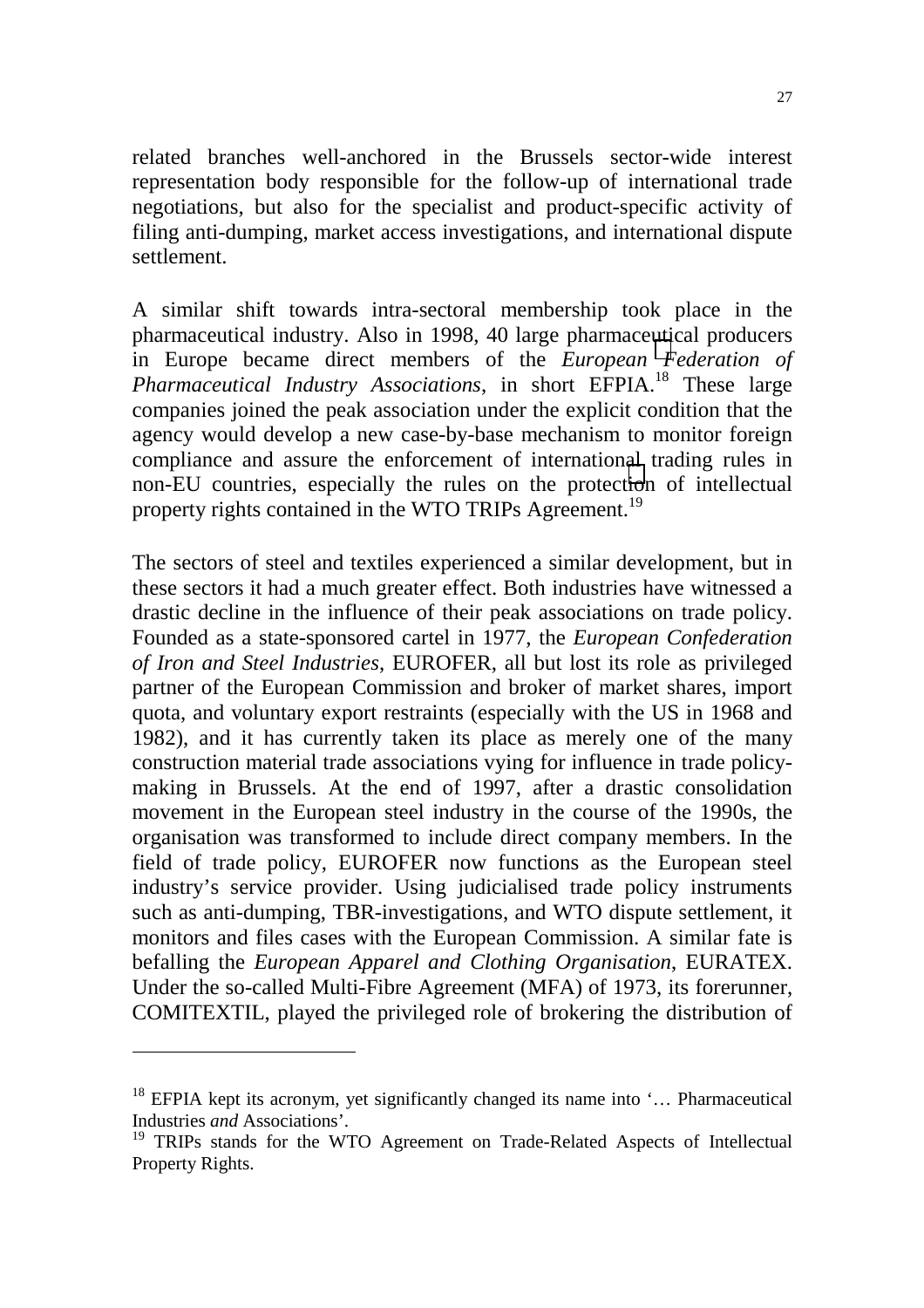the national import quota. With the WTO Agreement on Textiles on Clothing, which is to dismantle the MFA by 2005, EURATEX is likely to face a fate similar to EUROFER's, in effect becoming the industry's bureau for filing product-related cases to the Commission's services.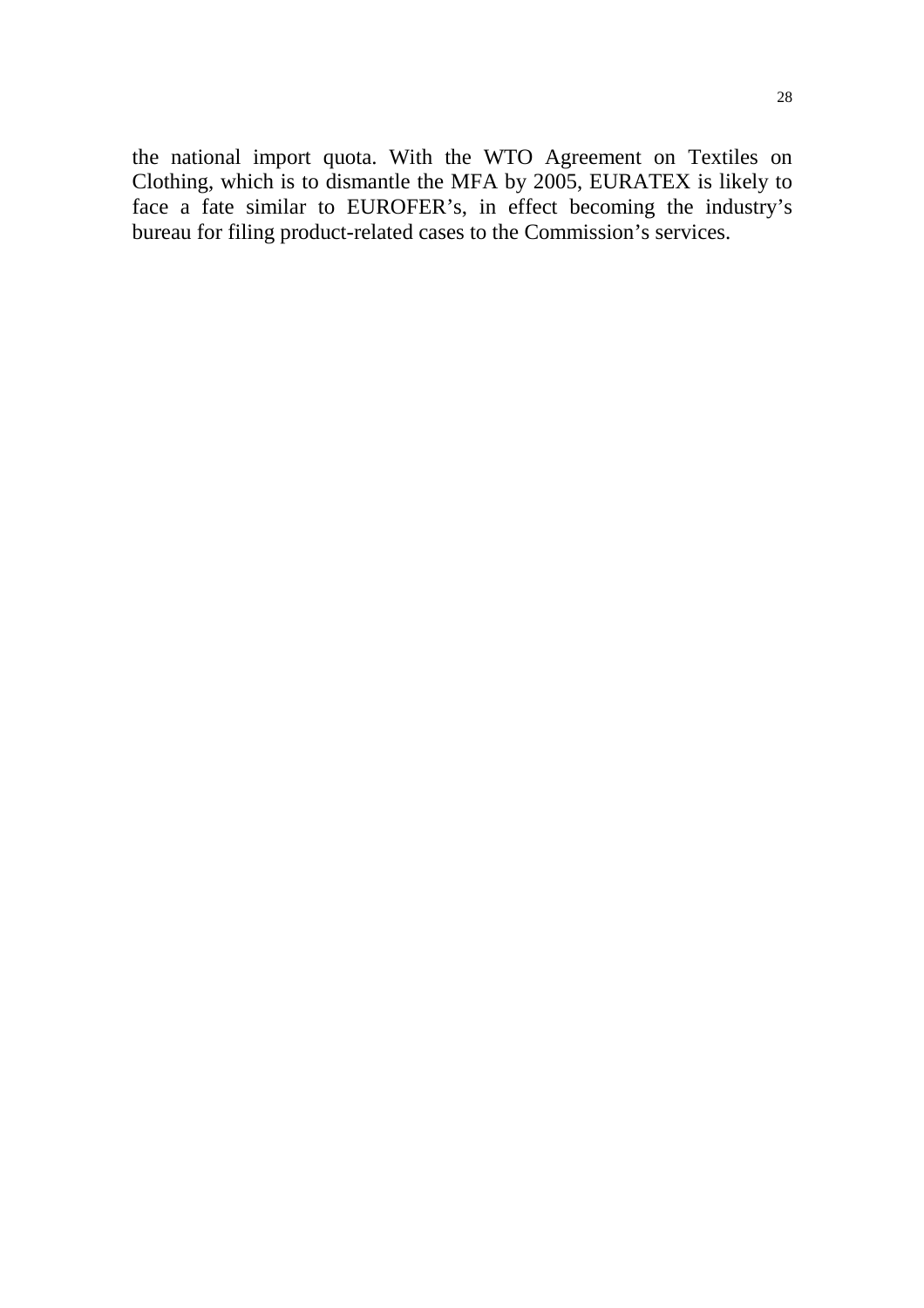#### **5. Conclusion**

 $\overline{a}$ 

In this paper I have argued that the size of domestic coalitions is a function of the constraints and incentives set by international trade institutions. International trade negotiations elicit domestic interest representation on the level of sectors of industry, whereas judicialisation tends to incite firms to seek collective action on the level of product-specific, intra-sectoral trade associations. In support of this argument, I have presented original data on EU trade policy lobbying coalitions in both institutional contexts. Although I have only sporadically referred to literature on American trade policy, existing evidence on domestic coalitions in the US corroborate my findings. $20$ 

So far, existing accounts have only been able to provide partial explanations, i.e. why interest representation would take place on the sectoral level to the exclusion of the intra-sectoral, or vice versa. The international institutional explanation presented here effortlessly accounts for the co-existence of both contemporary coalition patterns. The distinction obviously bears resemblance to the pattern often found *within* advanced liberal democracies. In the domestic realm, rule generation and law making – the legislative function – calls for political organisations that are able to aggregate interests, whereas rule application and enforcement – the adjudicative function – call for case-by-case treatment and the mobilisation of specialist expertise. The remarkable finding of this paper lies in the fact that this distinction equally holds in cases where states, or their executives, are the gatekeepers of adjudication, as is the case in the inter-state dispute settlement system of the WTO, and other judicialised procedures in the field of international trade.

I have shown how the judicialisation of the World Trade Organisation and the international trading system at large has systemic consequences for its member countries. The WTO's dispute settlement system may have made it the most judicialised or 'legalised' global international organisation in existence. International treaties concluded within its framework can be

 $20$  On American defensive judicialised instruments, see Destler 1992. On American offensive judicialised instruments until 1994, see Bayard and Elliott 1994. On American defensive negotiated instruments, see Aggarwal, Keohane & Yoffie 1987. On American offensive negotiated instruments, see Gilligan 1997a.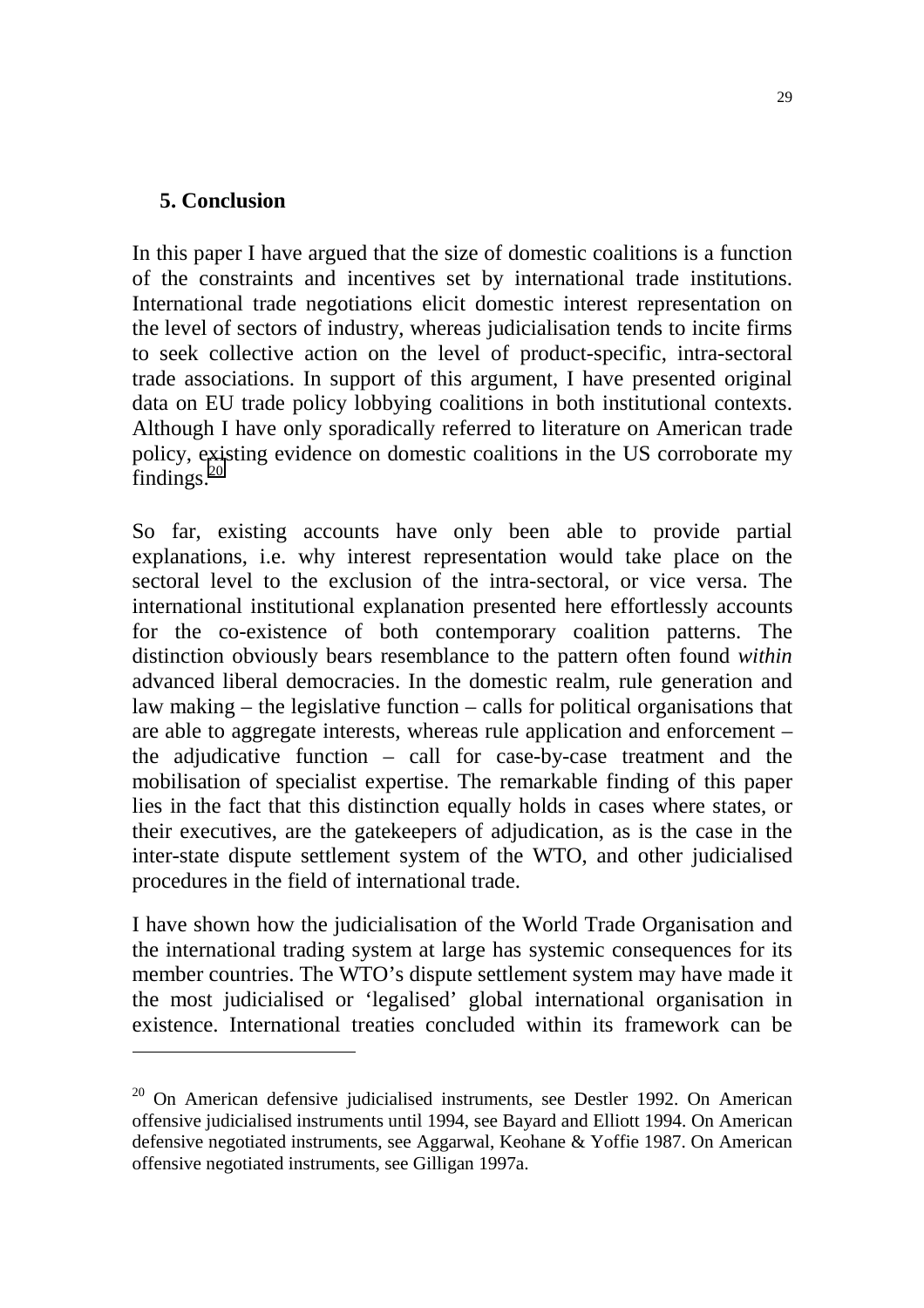credibly enforced through  $3<sup>rd</sup>$  party adjudication that is triggered by just one of the member states. Moreover, member states can multilaterally, i.e. collectively, authorise the complainant state to retaliate against an offending member that is not willing to remove its WTO-violating practice. States are therefore the enforcers of the contract. Yet, the fragmenting effect of judicialisation on coalition patterns is by no means homogenous across countries. Size is absolutely key to the capability of members to enforce the deals they have struck with their partners. Smaller countries and especially developing and least-developed countries, are in no position to participate in the policy cycles of finding non-compliance, consulting with trading partners, conducting judicial investigations, implement rulings, and/or exercise pressure through retaliation. Small member states not only lack the administrative capacities and the legal expertise necessary to process a full-blown legal complaint in the DSB in Geneva. More importantly, they lack the trade association structures that are able to provide detailed and legally accurate information to their administration. In contrast to the advanced industrialised countries, which have a network of specialised trade associations at their disposal, developing countries are not in a position to enforce OECD countries' market access commitments. Last but not least, small and relatively unattractive markets are not in a position to credibly threaten governments of developing countries with retaliation by closing their market to goods and services from a country not abiding by its obligations.

As a result of the increase in judicialised trade policy instruments, private industry in advanced industrialised countries has increasingly been organised in the form of narrow, branch-based trade associations, predominantly staffed with specialised legal experts rather than all-round industry representatives. The Uruguay Round agreements have thus led both to greater reliability of international trade rules through the more credible enforcement system of the WTO, and to a dynamic towards greater fragmentation of coalitions and a strengthening of the institutional standing of *specialised* trade associations. Generalist trade policy experts in the large sector-wide trade associations slowly seem to be becoming "dinosaurs", since they may be threatened with extinction by their intrasectoral constituent members. It is therefore more a matter of speculation than of empirically grounded research, that this might lead to a relative decline in the power of peak associations and to their willingness to agree to common positions binding to all constituent members of the sector. If this were so, governments conducting future multilateral trade negotiations, may find it increasingly difficult to formulate coherent packages of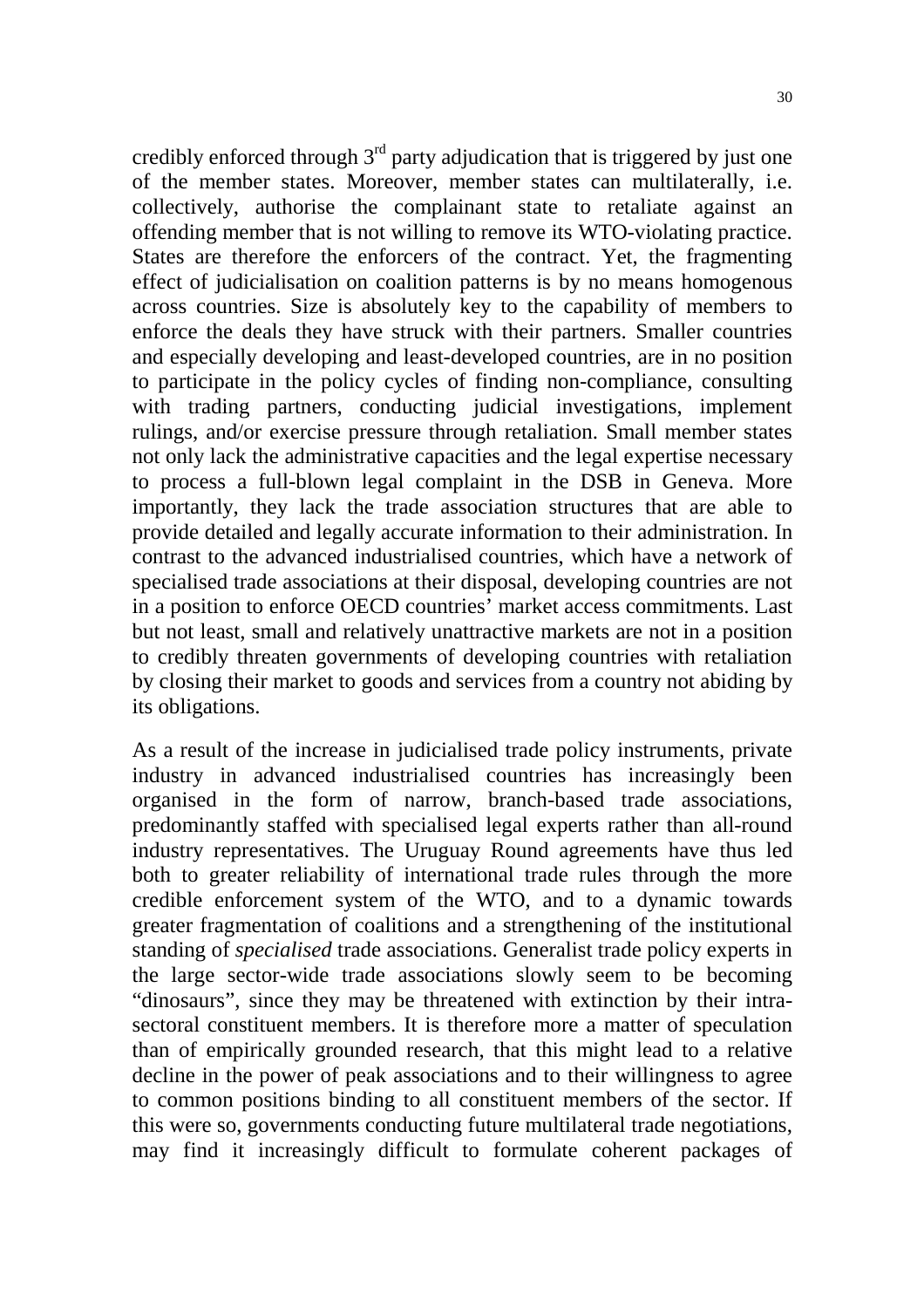concessions that can be 'packaged' around sectors. The fragmenting effect of judicialised trade policy instruments on collective action might just as well be countered by the increasing importance of regulation in other fields of public policy within the framework of the WTO, such as intellectual property, health rules, international standards, and investment. This move towards 'positive integration' under the WTO institutional framework has led to binding legal obligations to adopt common policies and change domestic regulation. Moreover, political pressure has been mounting, but it has not yet lead to results that would include more non-trade regulation under the jurisdiction of the WTO in the field of environmental rules, or that would create social minimum standards and common rules on domestic competition policy. The significance of these broad-ranging issues, sometimes called the "Trade *And*"-Agenda, may well bring broadbased coalition formation back to the fore. It might induce collective action on a cross-sectoral level, since all sectors of industry are concerned with regulation that leads to positive integration.

#### **References and Selected Bibliography**

- Aggarwal, Vinod K., Robert O. Keohane, and David B. Yoffie 1987, 'The dynamics of negotiated protectionism', in: *American Political Science Review* 81, 2, pp. 345-366.
- Alt, James and Michael Gilligan 1994, 'The Political Economy of Trading States: Factor Specificity Collective Action Problems and Political Institutions', in: *Journal of Political Philosophy* 2, pp. 165-192.
- Bayard, Thomas O. and Kimberly Ann Elliott 1994, *Reciprocity and Retaliation in U.S. Trade Policy*, Institute for International Economics, Washington DC.
- Bhagwati, Jagdish and Hugh T. Patrick (Ed.) 1991, *Aggressive Unilateralism: America's 301 trade policy and the world trading system*, New York, Harvester Wheatsheaf.
- Bronckers, Marco C.E.J. 1997, 'Enforcing WTO law through the EC Trade Barriers Regulation', in: *International Trade Law and Regulation* 3, pp. 76-83.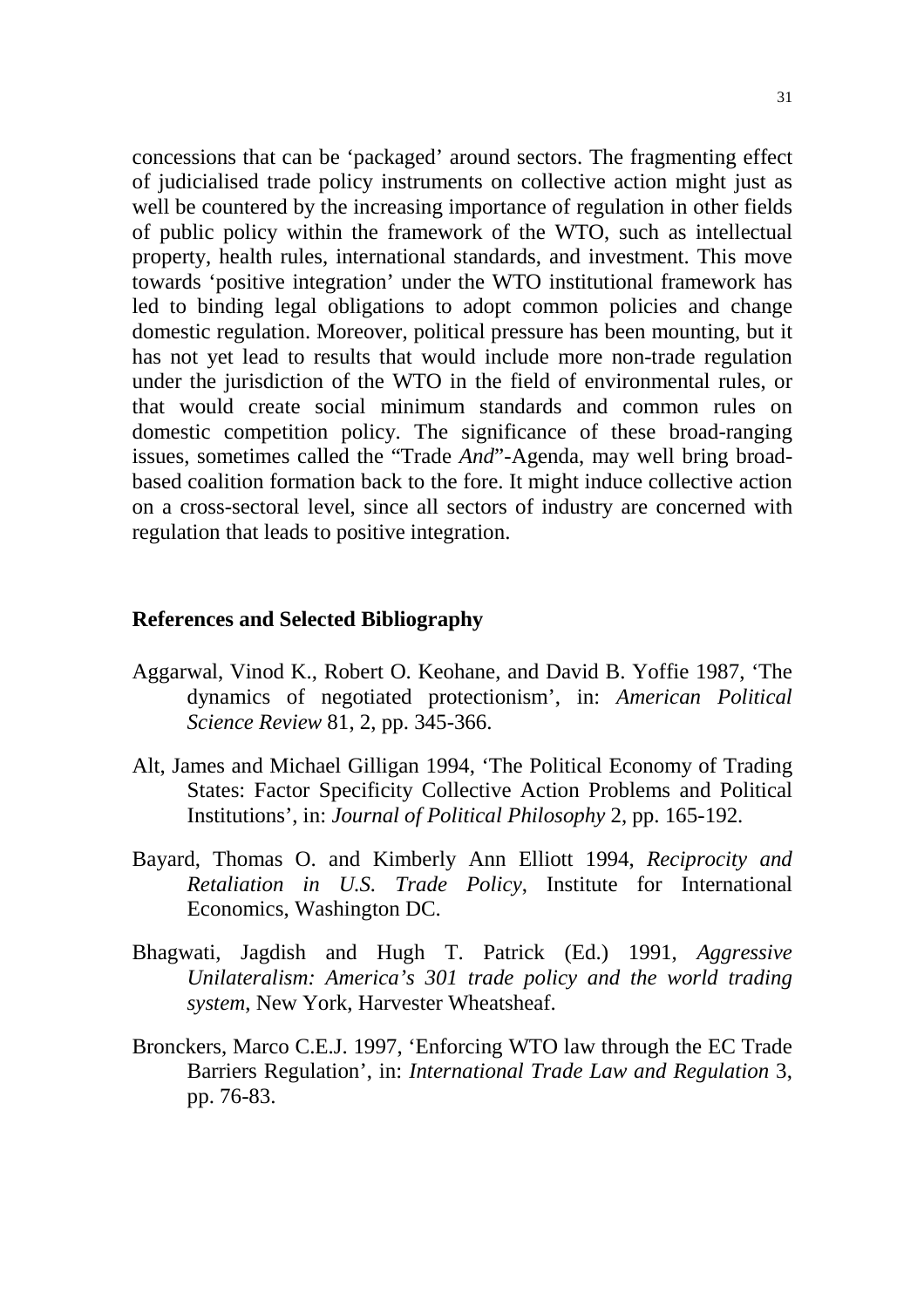- Crouch, Colin 2003, 'Comparing Economic Interest Organizations', in: Jack Hayward and Anand Menon, *Governing Europe*, Oxford, Oxford University Press.
- De Bièvre, Dirk 2002a, *The WTO and Domestic Coalitions. The Effects of Negotiations and Enforcement in the European Union*, PhD dissertation, Department of Social and Political Sciences, European University Institute, San Domenico di Fiesole.
- De Bièvre, Dirk 2002b, Online databases available at http://www.mpprdg.mpg.de/debdata.html.
	- *1. GATT-WTO dispute settlement procedures and their product coverage 1947-2000*
	- *2. Petitions for EC Anti-Dumping measures 1980-2000*
	- *3. Coalitions for EC Anti-Dumping measures 1980-2000*
	- *4. Petitions for Market Access investigations: EU TBR and US Section 301 1995-2000*
	- *5. Coalitions for EU Market Access Database (MADB) 1996-2000*
- De Bièvre, Dirk 2002c, 'Redesigning the Virtuous Circle: Two Proposals for World Trade Organization Reform – Resolving and Preventing United States – European Union, and other Trade Disputes', in: *Journal of World Trade*, 36, 5, pp. 1005-1013.
- Destler, I.M. 1992, *American Trade Politics*, Washington D.C., Institute for International Economics.
- Ehlermann, Claus-Dieter 2002, 'Six Years on the Bench of the "World Trade Court". Some Personal Experiences as Member of the Appellate Body of the World Trade Organization', *Journal of World Trade* 36,4, pp. 605-639.
- Finger, J.M., Keith H. Hall, and Douglas R. Nelson 1982, 'The political economy of administered protection', in: *American Economic Review* 72, 3, pp. 452-466.
- Frieden, Jeffry and Ronald Rogowski 1996, 'The Impact of the International Economy on National Policies: An Analytical Overview', in: Keohane, Robert O. and Helen V. Milner, *Internationalization and Domestic Politics*, New York, Cambridge University Press.
- GATT 1955, 'Waiver granted to the United States in connection with import restrictions imposed under Section 22 of the United States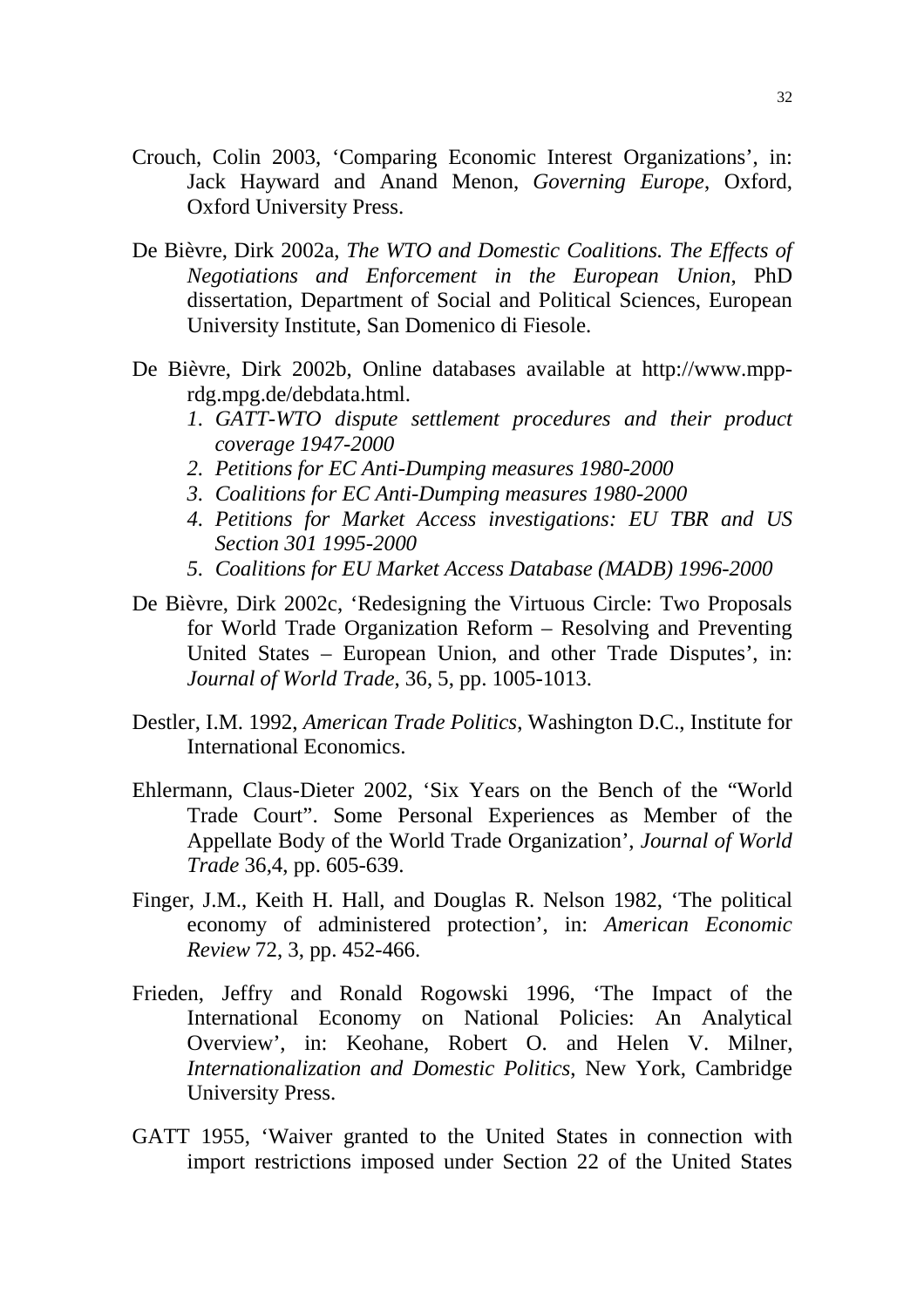Agricultural Adjustment Act (of 1933) as amended, Decision of 5 March 1955', in: The Contracting Parties to the GATT, *Basic Instruments and Selected Documents, 3rd Supplement, Decisions, Resolutions, reports, etc. of the 9th Session*. Geneva: General Agreement on Tariffs and Trade (June) pp. 32-38.

- Grant, Wyn 1993, 'Pressure Groups and the European Community', in: Sonia Mazey and Jeremy Richardson, *Lobbying in the European Community*, Oxford, Oxford University Press.
- Gilligan, Michael 1997a, *Empowering Exporters: Reciprocity, Delegation, and Collective Action in American Trade Policy,* Ann Arbor, University of Michigan Press.
- Gilligan, Michael 1997b, 'Lobbying as a Private Good with Intra-industry Trade', in: *International Studies Quarterly,* 41, 455-474.
- Goldstein, Judith L., Miles Kahler, Robert O. Keohane, and Anne-Marie Slaughter (Ed.) 2001, *Legalization and World Politics*, Cambridge (Ms) and London, The MIT Press (reprint of an *International Organisation* special issue, 54, 3, 2000).
- Goode, Walter 1998, *Dictionary of Trade Policy Terms* (2<sup>nd</sup> edition), Centre for International Economic Studies, University of Adelaide, Adelaide.
- Gourevitch, Peter 1978, 'The Second Image Reversed: the International Sources of Domestic Politics', in: *International Organisation* 32, 4, pp. 881-911.
- Hudec, Robert E. 2000, *Essays on the Nature of International Trade Law*, London, Cameron May.
- Hoekman, Bernard M. and Michel M. Kostecki 1995, *The political economy of the world trading system: from GATT to WTO,* Oxford: Oxford University Press.
- Lowi, Theodore J. 1964, 'American business, public policy, case-studies and political theory', in: *World Politics* 16*,* pp. 677-715.
- Mavroidis, Petros C., Thomas Cottier, William J. Davey, Eleanor M. Fox, Gary N. Horlick, Norio Komuro, Douglas E. Rosenthal 1998, 'Is the WTO dispute settlement mechanism responsive to the needs of the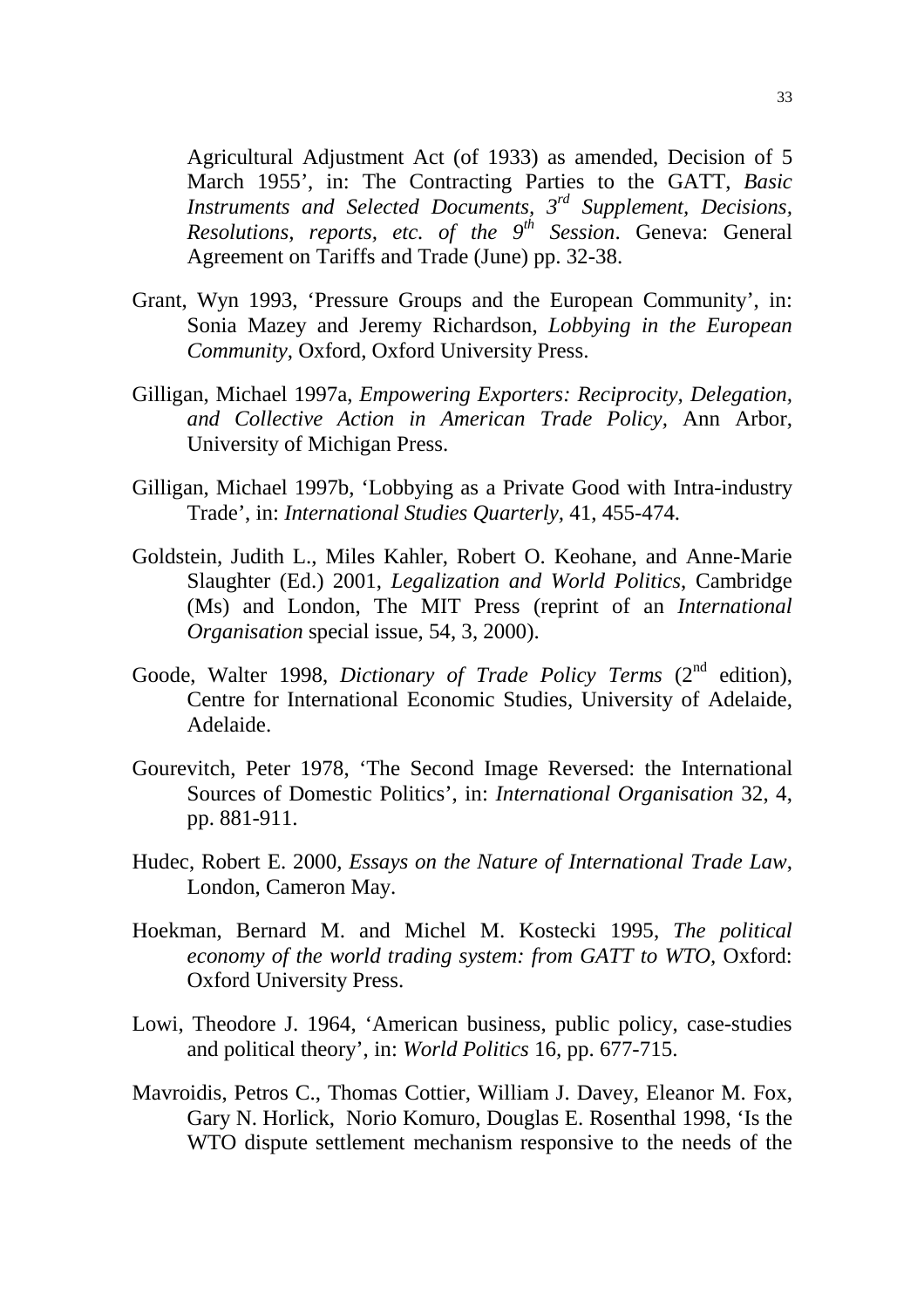traders? Would a system of direct action by private parties yield better results?', in: *Journal of World Trade* 32, 2, pp. 147-165.

- Messerlin, Patrick 1986, 'The European Iron and Steel Industry and the World Crisis', in: Mény, Yves and Vincent Wright, *The Politics of Steel: Western Europe and the Steel Industry in the Crisis Years*, Berlin, New York, Walter de Gruyter.
- Messerlin, Patrick A. 1995, *La nouvelle Organisation Mondiale du Commerce*, Paris: Dunod
- North, Douglass C. 1981, *Structure and Change in Economic History,* New York: Norton.
- Olson, Mancur 1971, *The Logic of Collective Action. Public Goods and the Theory of Groups*, Cambridge, Mass, Harvard University Press.
- Palmeter, David and Mavroidis, Petros C. 1999, *Dispute Settlement in the World Trade Organization, Practice and Procedure*, The Hague, Boston, Kluwer Law International.
- Petersmann, Ernst-Ulrich 1997, *The GATT/WTO dispute settlement system: international law, international organizations and dispute settlement,* London, Den Haag, Boston: Kluwer Law International.
- Pollack, Mark A. and Gregory C. Shaffer 2001, *Transatlantic Governance in the Global Economy*, Lanham Md, Rowman & Littlefield.
- Rogowski, Ronald 1989, *Commerce and Coalitions: How Trade Affects Domestic Political Alignments,* Princeton, Princeton University Press.
- Shaffer, Gregory C. 2003, *Defending Interests: Public-Private Partnerships in W.T.O. Litigation*, Washington DC, Brookings Institution Press.
- Verdier, Daniel 1994, *Democracy and International Trade*, Princeton, Princeton University Press.
- World Trade Organisation (WTO) 1995, *The Legal Texts. The Results of the Uruguay Round of Multilateral Trade Negotiations*, Cambridge, Cambridge University Press.